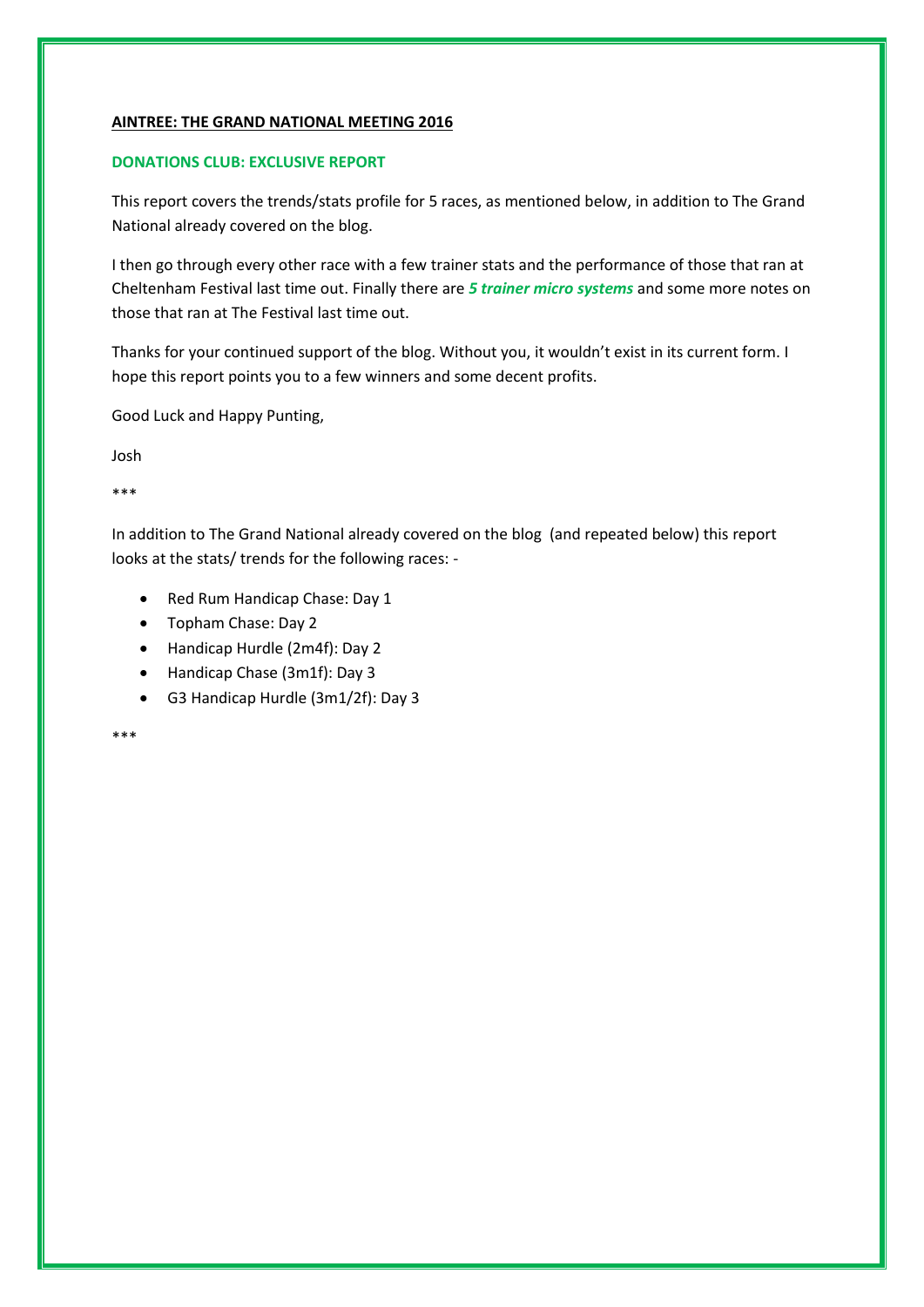# **DAY 1**

**4.40 Red Rum Handicap Chase**

19 renewals

259 runners, 19 wins, 62 placed horses

# **TRENDS**

Previous Place

- $\bullet$  13/19 Top 6 LTO
	- o 13/151,47 places…68% winners…58% runners…76% places
		- $\blacksquare$  7<sup>th</sup> worse (completed): 1/71, 4 places
		- Fell:  $2/12$ , 4 places
		- $PU: 1/13, 5$  places
		- $\blacksquare$  UR: 1/9, 2 places

# Horse Age

- $\bullet$  18/19 Aged 5-9
	- $0.10+1/41$ , 5 p...5% winners...16% runners...8% places

Days Since Run

• Nothing significant

Horse Weight

- Nothing too significant
	- o 11-11/11-12: 0/12, 0 places
	- $\circ$  12 st: 1/4, 2 places

Horse Official Rating

- Nothing overly significant
- $\bullet$  17/18 OR 143 or below
	- o OR 144+ : 2/59,14 places..11% winners…*23% runners…23% places*
	- o OR 128 or below: 0/32, 5 places

Season Runs

• Nothing significant

Position In Market

• Nothing significant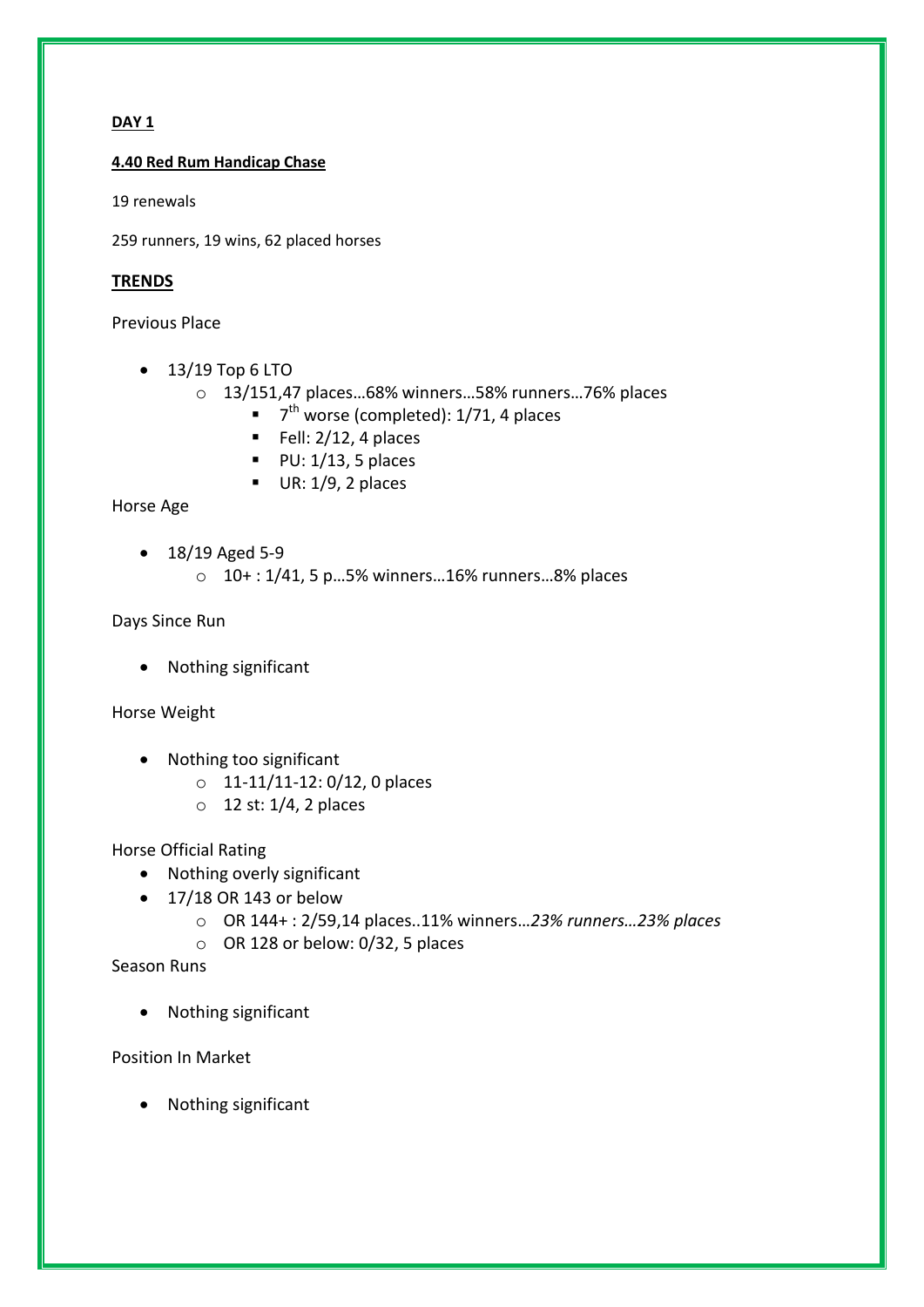## **Odds**

Nothing significant

\*\*\*

### **OTHER STATS**

#### Miscellaneous 1

Origin of Horse

- GB: 4/55, 11 places
- $\bullet$  IRE: 7/108, 29 places
- FR: 6/80, 19 places
- Other: 2/16, 3 places

Headgear

- $\bullet$  CP: 0/10, 0 places
- Blinkers: 0/24,3 places
- Visor: 1/5, 2 places

Weight (excl J-Claim)

• Nothing significant

Pos Wgts (ex Clm) –

• Nothing significant

# 'The 'Running' Characteristics'

H- Run (Hncp/Non Hncp)

18+ handicap runs: 2/65, 8 places…11% winners…25% runners…13% places

H-Run (NH Race Type)

 $\bullet$  22+ chase runs: 1/25, 8 places

H- RUN (Hncp NH Race Type)

• 19+ handicap chase runs: 1/22, 1 place

H-Run (Last Placing)

• 17/19 had placed on at least one of last 3 starts.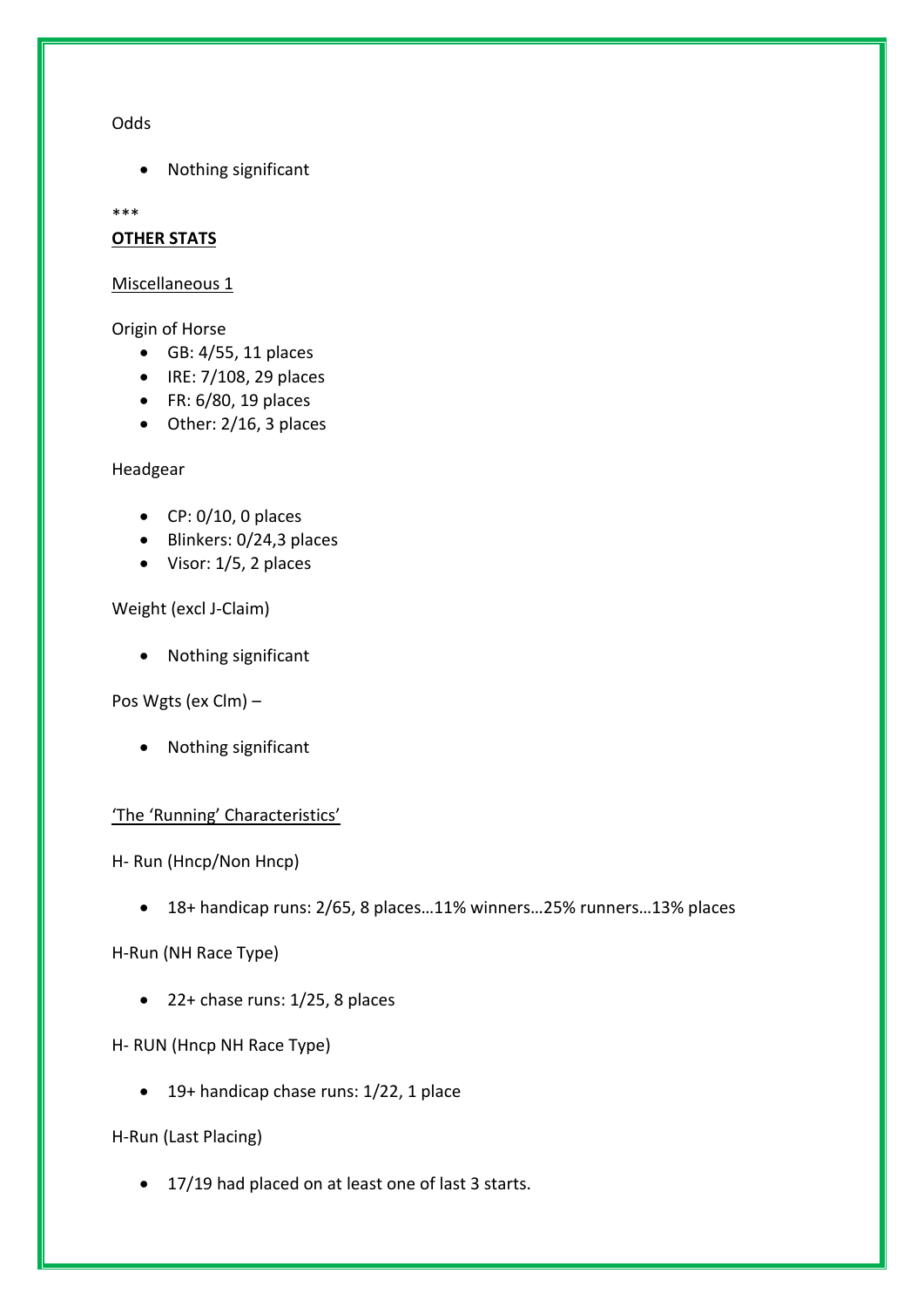# The 'Winning' Characteristics

H-Win (Career)

 $9+ : 0/26$ , 3 places

H-Win (Hncp/Non)

5+ handicap wins: 1/36, 5 places

H-Win (Hcap NH)

- 14/19 had 0-1 handicap chase wins
- 18/19 had 0-3 handicap chase wins o 4+ : 1/34, 5 places

# Miscellaneous 2

Best in Three Runs

• 19/19 Top 3 at least once in last 3 runs o DID NOT: 0/36, 2 places

Jockey Claims

 $\bullet$  7lbs: 0/11, 1 place

# Horses 'Last Race' Characteristics

(LR) Hcap/Non

• Non handicap: 2/50, 8 places

(LR) Track

- Cheltenham: 9/133, 30 places
- Newbury:  $2/14$ , 2 places
- Weth: 2/3, 2 places
- $\bullet$  Donc:  $1/22$ , 10 places
- Other 1 win: Ludlow/Naas/Sand/Kempt/Aint
- $\bullet$  Haydock: 0/9, 1 p
- $\bullet$  Ascot: 0/9,0 p

(LR) Festival

• Cheltenham: 9/129, 30 places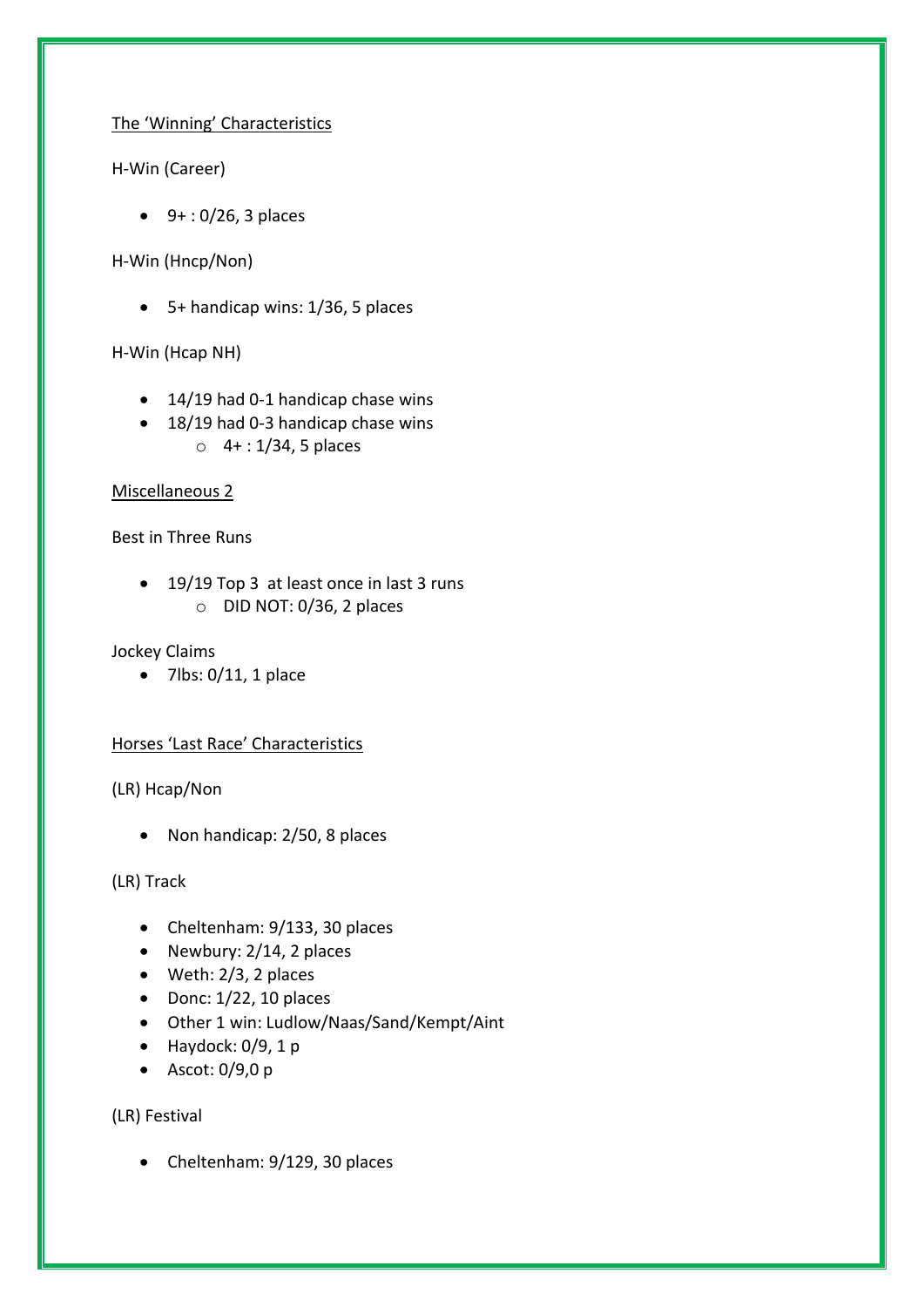# Trainers (of interest)

- $\bullet$  P R Webber: 3/11, 4 p
- $\bullet$  Nicholls: 1/25, 5 p
- $\bullet$  Spearing:  $1/3$ , 2p
- Many others, 1 win each: King/Tizzard/Tate/George/Frost/Morris/V Williams/I Williams/
- $\bullet$  D Pipe: 0/5, 0 p
- Henry De Bromhead: 0/4, 2 p
- $\bullet$  Hobbs: 0/8, 1 p
- NTD:  $0/10$ , 3 p
- N Henderson:  $0/16$ , 1 p

\*\*\*

# **DAY 2**

# **1.40: G3 Handicap Hurdle (2m4f)**

19 renewals

356 runners, 19 wins , 71 placed horses

## **TRENDS**

Previous Place

- 16/19 Top 10 LTO
	- $\circ$  11<sup>th</sup> or worse (completed): 2/67, 10 places...11% winners...19% winners...14% places
	- o Fell: 1/7, 1 p
	- o PU: 0/14, 1 p

# Horse Age

- Nothing too significant.
	- $0.10+ 0.016$ , 0 places

# Days Since Run

- $\bullet$  11/19 ran 16-30 days ago...11/198 runners, 40 places
- $\bullet$  1-15 days: 2/49, 9 places
- 31-60 days: 3/68, 13 places
- $-61-120$  days:  $0/21$ , 4 places
- 121-365: 3/19, 5 places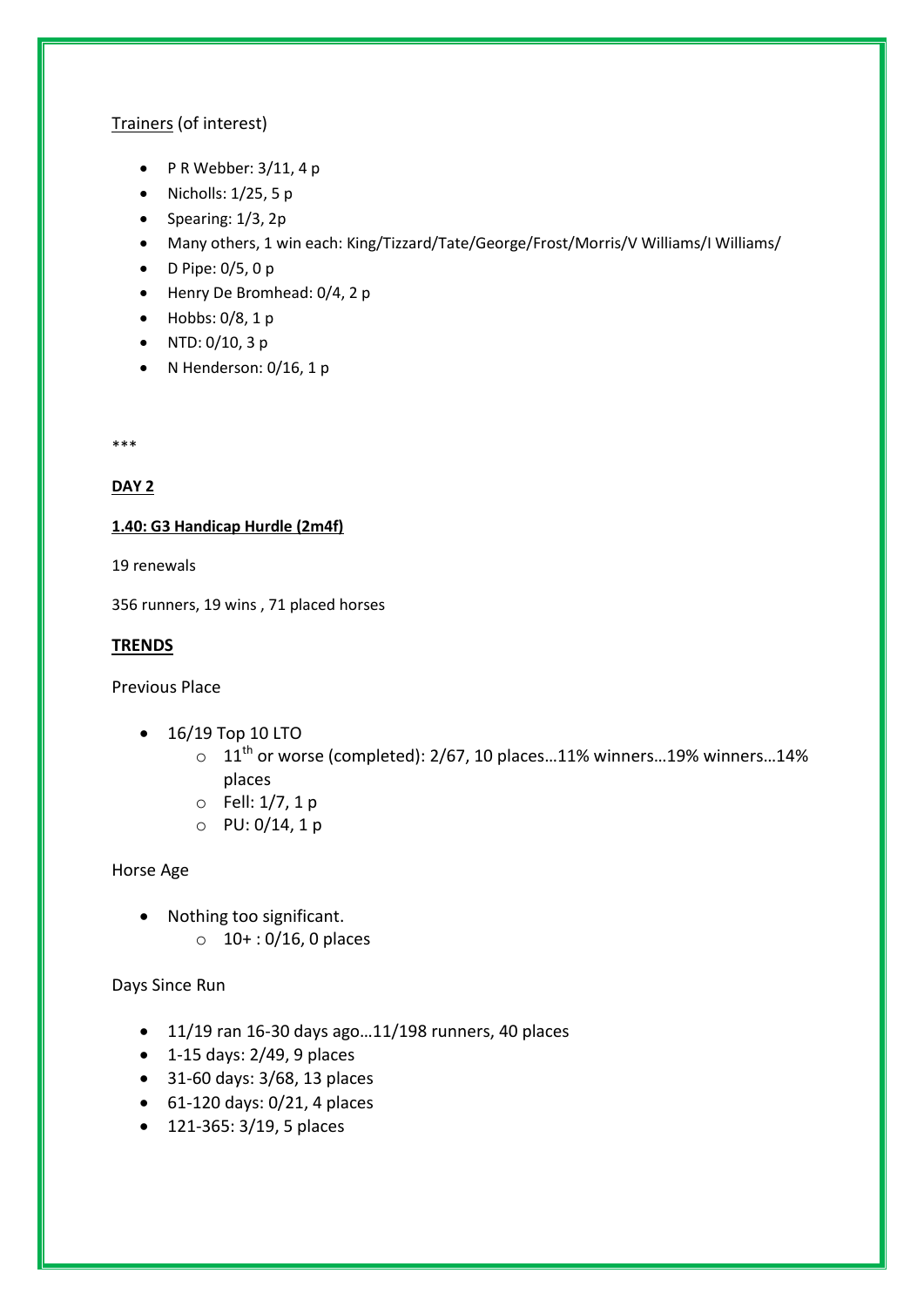Horse Weight

• 10-00 or less: 0/60, 9 places

Horse Official Rating

Nothing significant

#### Season Runs

• Nothing significant

Maximum Distance Winners Had RUN Over

 19/19 had RUN over minimum of 2m3f in careers o Had NOT: 0/58, 11 places

#### Position In Market

- $\bullet$  18/18 top 12 in market
	- $\circ$  13<sup>th</sup> or below: 1/120, 11 places

Odds

 Nothing too significant  $O$  22/1+: 2/139, 14 places

#### \*\*\*

## **OTHER STATS**

#### Miscellaneous 1

Origin of Horse

- GB: 3/97, 15 places
- $\bullet$  IRE: 14/168, 40 places
- $\bullet$  FR: 2/58, 12 places
- $\bullet$  USA: 0/12, 1 place
- $\bullet$  GER: 0/17, 3 places

## Headgear

- CP:  $0/13$ , 1 p
- $\bullet$  Blinkers: 1/29, 3 places
- Visor:  $1/13$ , 1 p
- $\bullet$  Hood: 0/3, 2 p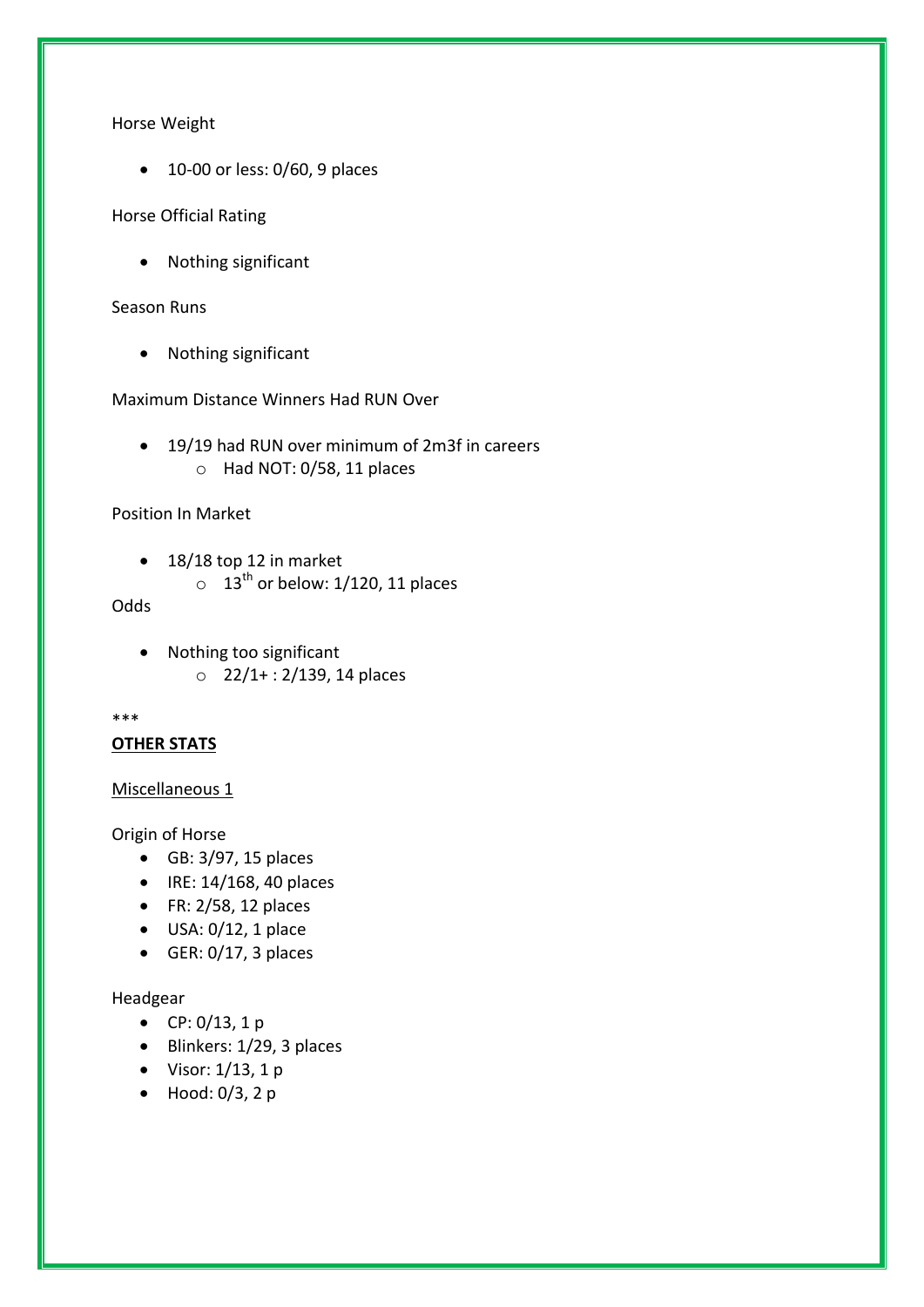Weight (excl J-Claim)

• 10-00: 0/44, 6 places

'The 'Running' Characteristics'

H – Run (career)

21+ : 3/106, 16 places..16% winners…30% runners…23% places

H- Run (Hncp/Non Hncp)

 $\bullet$  16+ career runs: 1/64, 8 places

H-Run (NH Race Type)

- $\bullet$  12+ hurdle runs: 3/112, 16 places
- $20 + 0.028$ , 2 places

H- RUN (Hncp NH Race Type)

9+ handicap hurdle runs: 0/60, 6 places

#### The 'Winning' Characteristics

H-Win (Career)

 $-7 + 0.044$ , 6 places

## H-Win (Hncp/Non)

4+ handicap wins: 0/51, 9 places

H-Win (Hcap NH)

 $\bullet$  4 + : 0/21, 5 places

#### Miscellaneous 2

Best in Three Runs

• 19/19 Top 5 at least once in last 3 starts o Did Not: 0/22, 3 places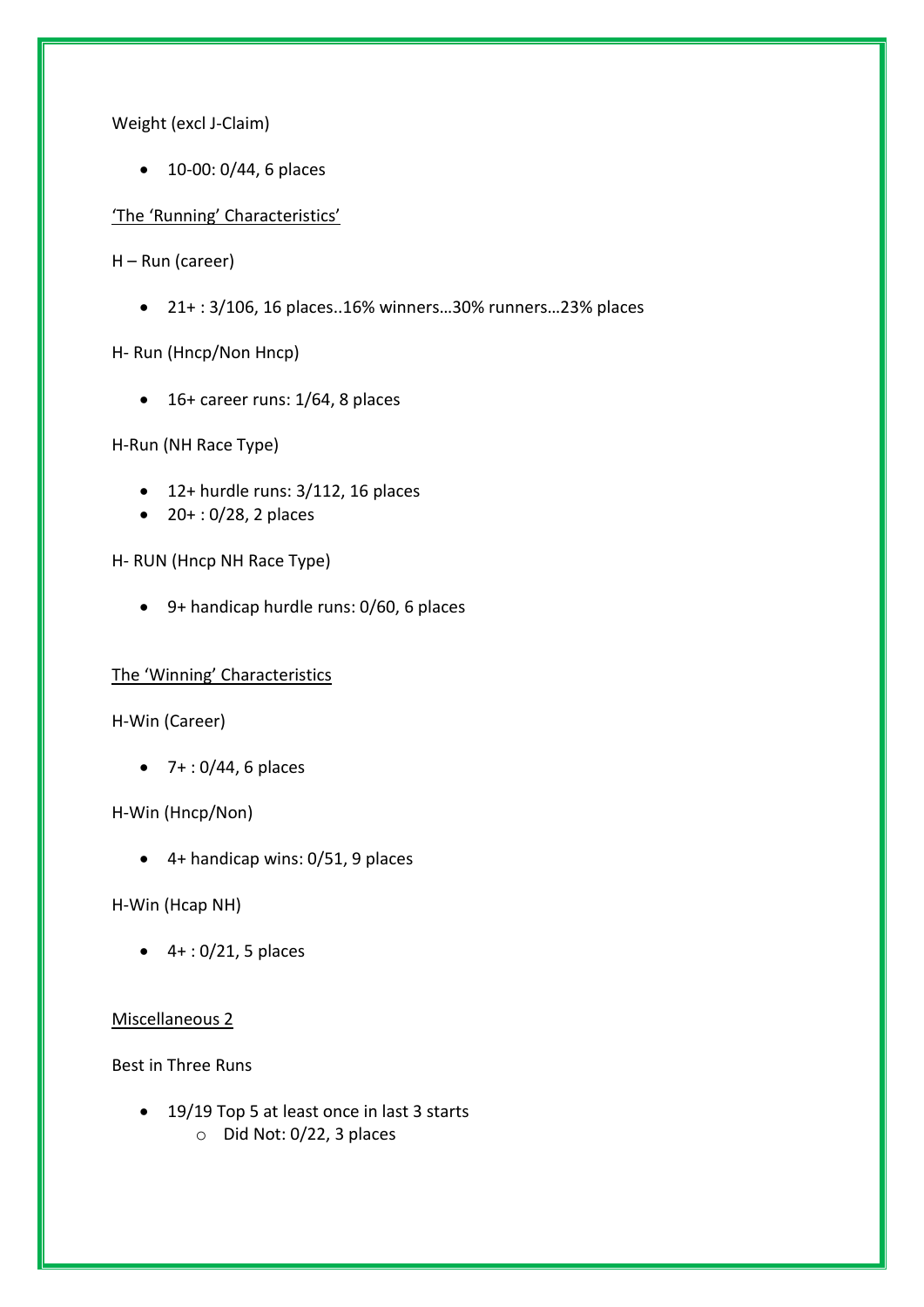## Distance Move

- Down 2.5f or more from last run: 0/34, 5 places
- Same Distance: 0/35, 6 places

# H-Places (NH Race type)

 $\bullet$  10+ (incs wins): 0/32, 5 places

# Jockey Claims

 $\bullet$  7lbs: 0/20, 3 places

# Horses 'Last Race' Characteristics

(LR) Grp/Grd/Lst

Listed: 0/28, 2 places

(LR) Festival

• Cheltenham: 8/150, 31 places

# (LR) Track

- $\bullet$  Chelt: 9/155, 32 places
- Chep:  $2/5$ , 2 places
- Newbury:  $1/27$ , 4 places
- Newbury:  $1/26$ , 3 places
- Other 1 win: Ascot/Tipperary/Donc/Kempt/Carlisle/Uttox
- Haydock: 0/12, 3 places

Trainers (of interest)

- Jonjo O'Neill: 2/11, 3 places
- C Roche: 2/3, 2 places
- N Henderson: 2/26, 6 places
- 1 win many: Ellison/McCain/S Smith/Swan/Elliot/Jefferson/G Moore/A King/P Bowen
- C Longsdon: 0/8, 0 places
- $\bullet$  D Pipe: 0/13, 1 place
- P Nicholls: 0/17, 4 places
- V Williams: 0/22, 6 places
- $\bullet$  P Hobbs: 0/22, 6 places
- $\bullet$  NTD: 0/8, 1 place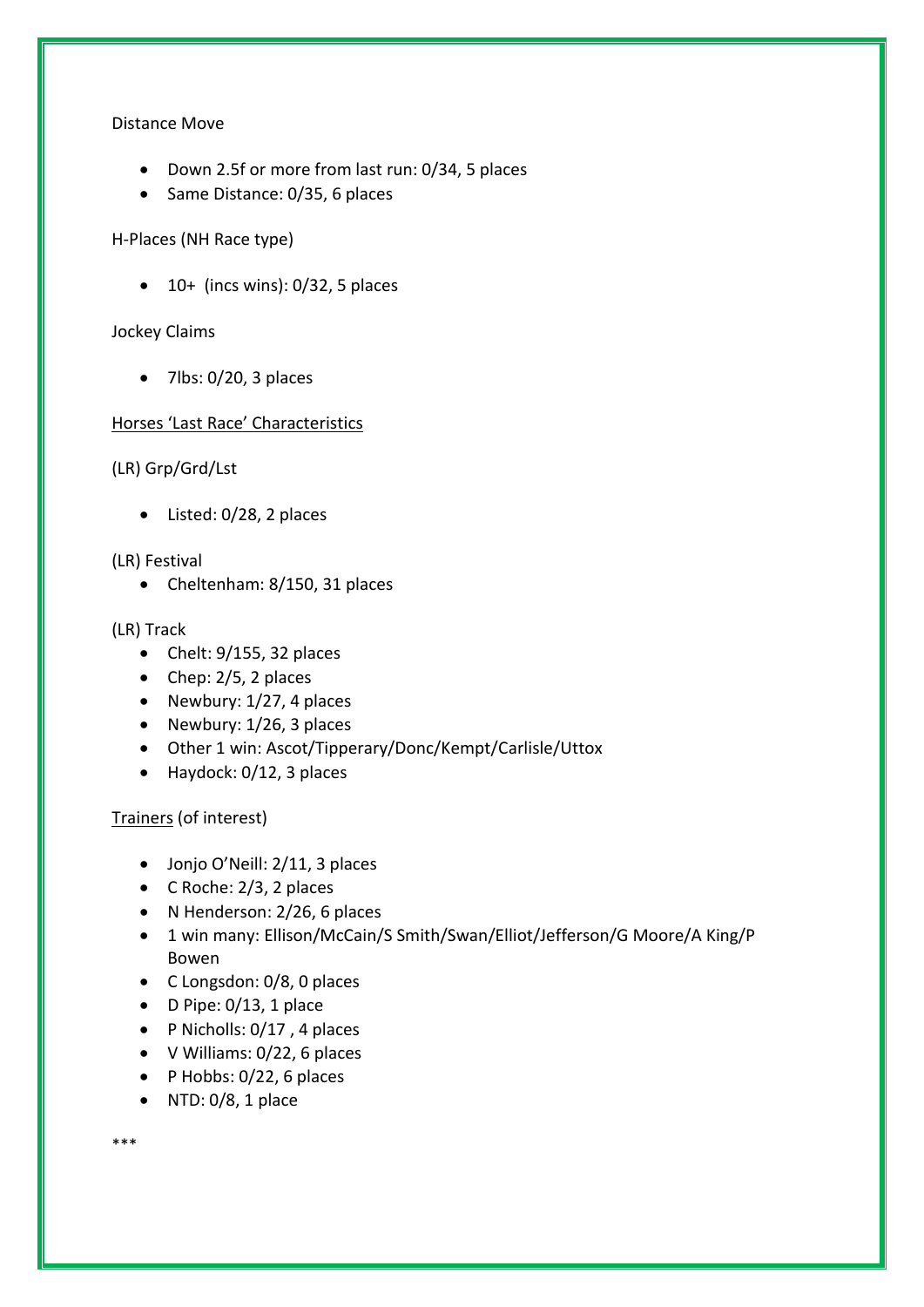#### **4.05: Topham Chase**

19 renewals

513 runners, 19 wins , 76 placed horses

# **TRENDS**

Previous Place

- Nothing too significant
	- o 11/19 Top 4 LTO
	- o Fell: 0/11, 2 p
	- o PU: 1/61, 7 p

Horse Age

- Nothing too significant
	- o 12+ : 0/30, 3 places

# Days Since Run

 $\bullet$  91+ days: 0/37, 3 places

# Horse Weight

- 9-13 of below: 0/31, 2 places
- $\bullet$  11-9+: 0/34, 5 places

# Horse Official Rating

- Nothing too significant
	- 142+ : 2/77, 13 places…*11% winners, 15% runners…17% places*
	- $\bullet$  123 or below: 2/132, 16 places

# Season Runs

0,1,2: 0/50, 3 places

# Position In Market

• 15/19 Top 9 in market

# **Odds**

Nothing too significant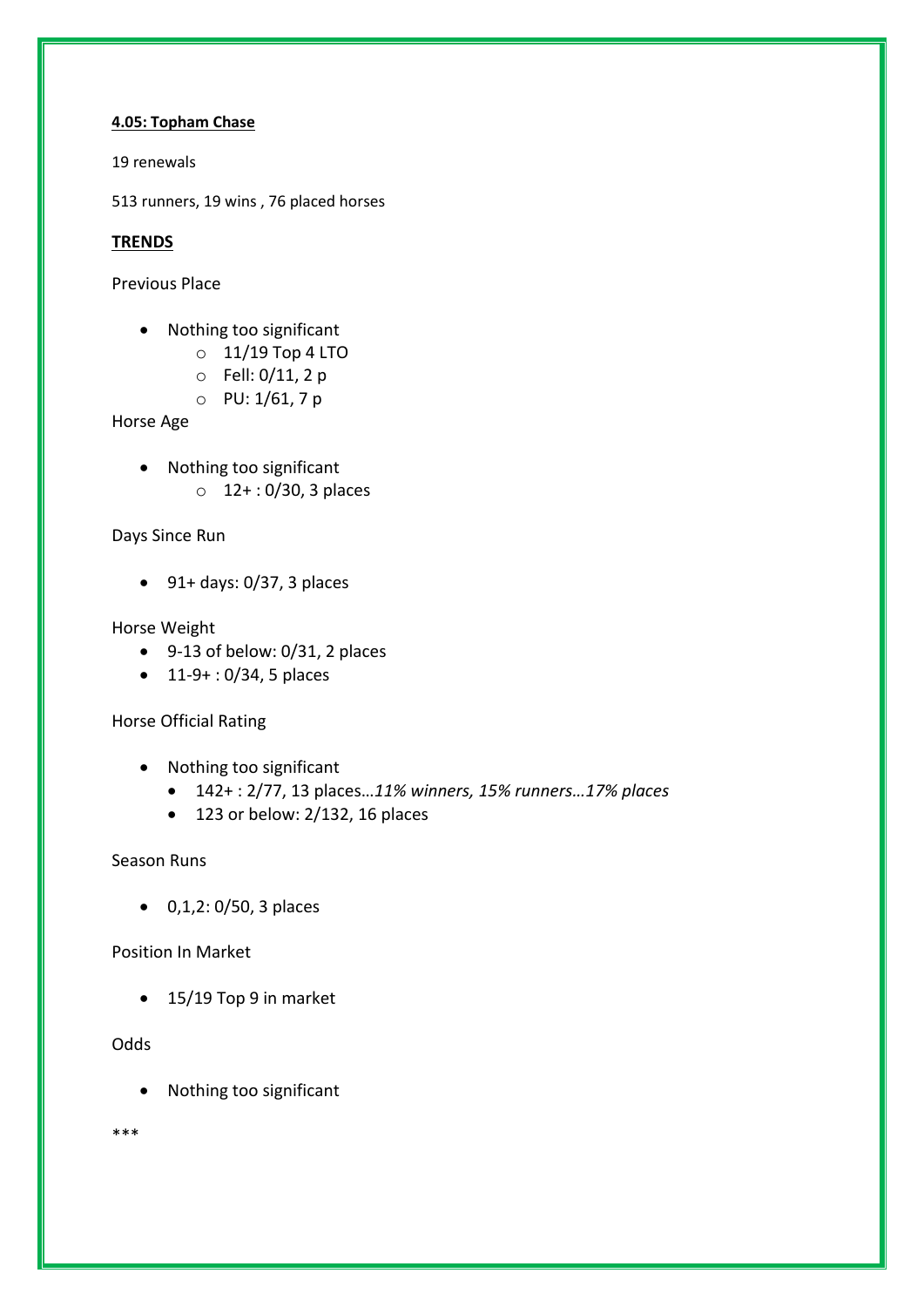# **OTHER STATS**

# Miscellaneous 1

# Origin of Horse

- GB: 4/116, 16 places
- $\bullet$  IRE: 8/255, 39 places
- $\bullet$  FR: 6/124, 18 places
- Other: 1/18, 3 places

## Headgear

- $\bullet$  CP: 3/48, 7 places
- $\bullet$  Blinkers: 0/39, 2 p
- $\bullet$  Visor: 0/14, 1 p
- $\bullet$  Hood: 1/5, 2 p

# Weight (excl J-Claim)

- $\bullet$  11-12+: 0/16, 3 places
- 11-9+: 1/40, 6 places

# Pos Wgts (ex Clm) –

• Top weights: 0/20, 3 places

# 'The 'Running' Characteristics'

H (Horse) -Run (90 days)

- $\bullet$  0 runs: 0/37, 3 places
- $\bullet$  5+: 0/19, 1 place

# H – Run (career)

 $0-2: 0/12, 2$  places

# H- Run (Hncp/Non Hncp)

0-2: 1/38, 6 places

# H-Run (Fences)*.*

 0 runs over very stiff (National fences/Chelt/Haydock)  $\circ$  1/103, 13 places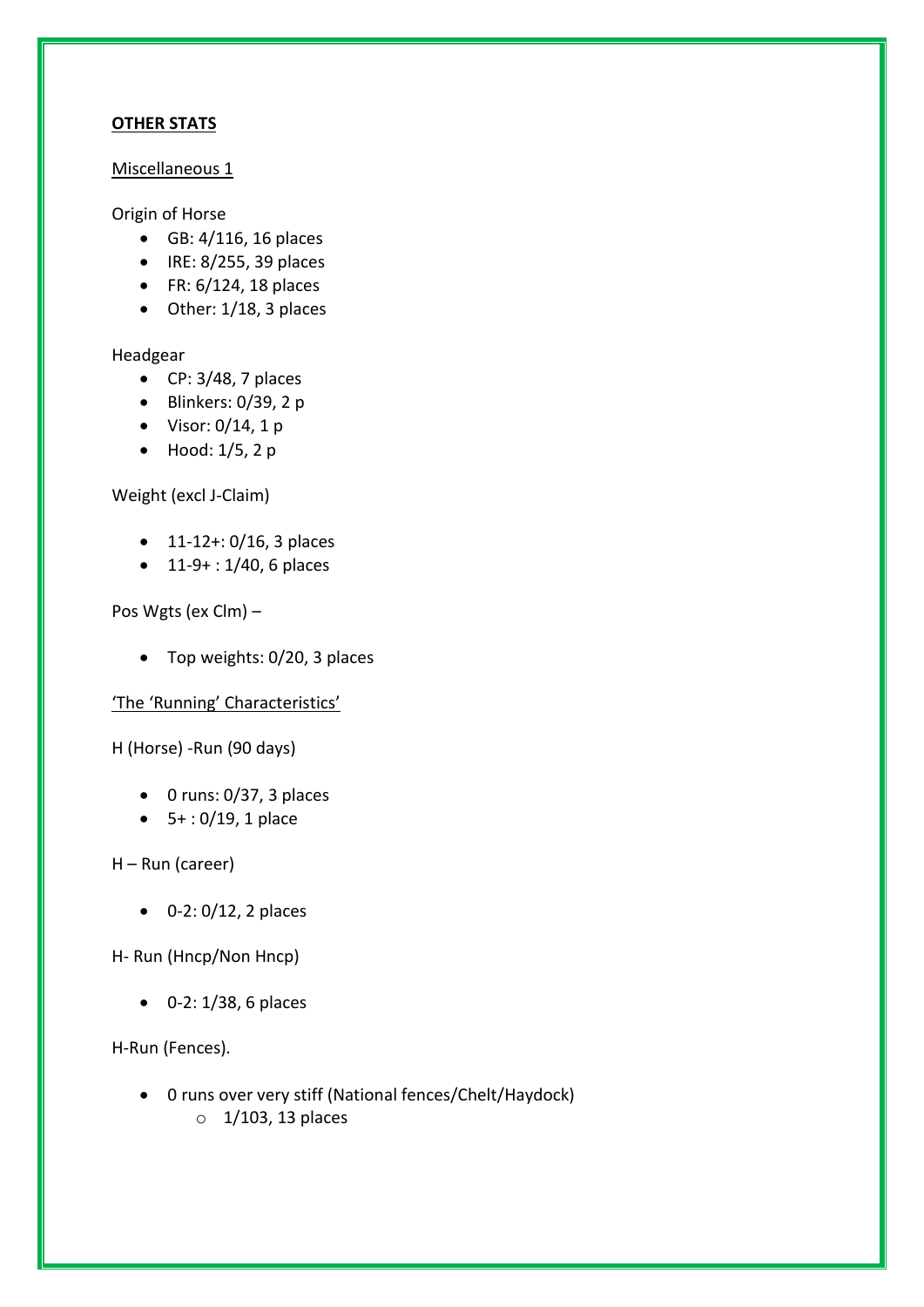# The 'Winning' Characteristics

H-Win (Career)

 $0: 0/25$ , 4 places

H-Win (Hncp/Non)

• 0: 1/93, 11 places

H-Win (Season)*.* 

 $\bullet$  3+: 0/46, 6 places

Miscellaneous 2

Class Move

• Dropping in Class: 2/99, 14 places

Distance Move

• Dropping 4.5 f or more: 0/46, 2 places Highest Class Run

• No run above C3: 0/40, 3 places

Highest Class Win

- $\bullet$  Class 4: 0/42, 3 places
- $\bullet$  G1 winner: 0/26, 4 places

H-Places (NH Race type)

 $\bullet$  0: 0/17, 1 places

# Horses 'Last Race' Characteristics

(LR) Hcap/Non

• Non-Handicap: 1/57, 6 places

(LR) No. of Runners

6 or fewer runners: 0/73, 7 places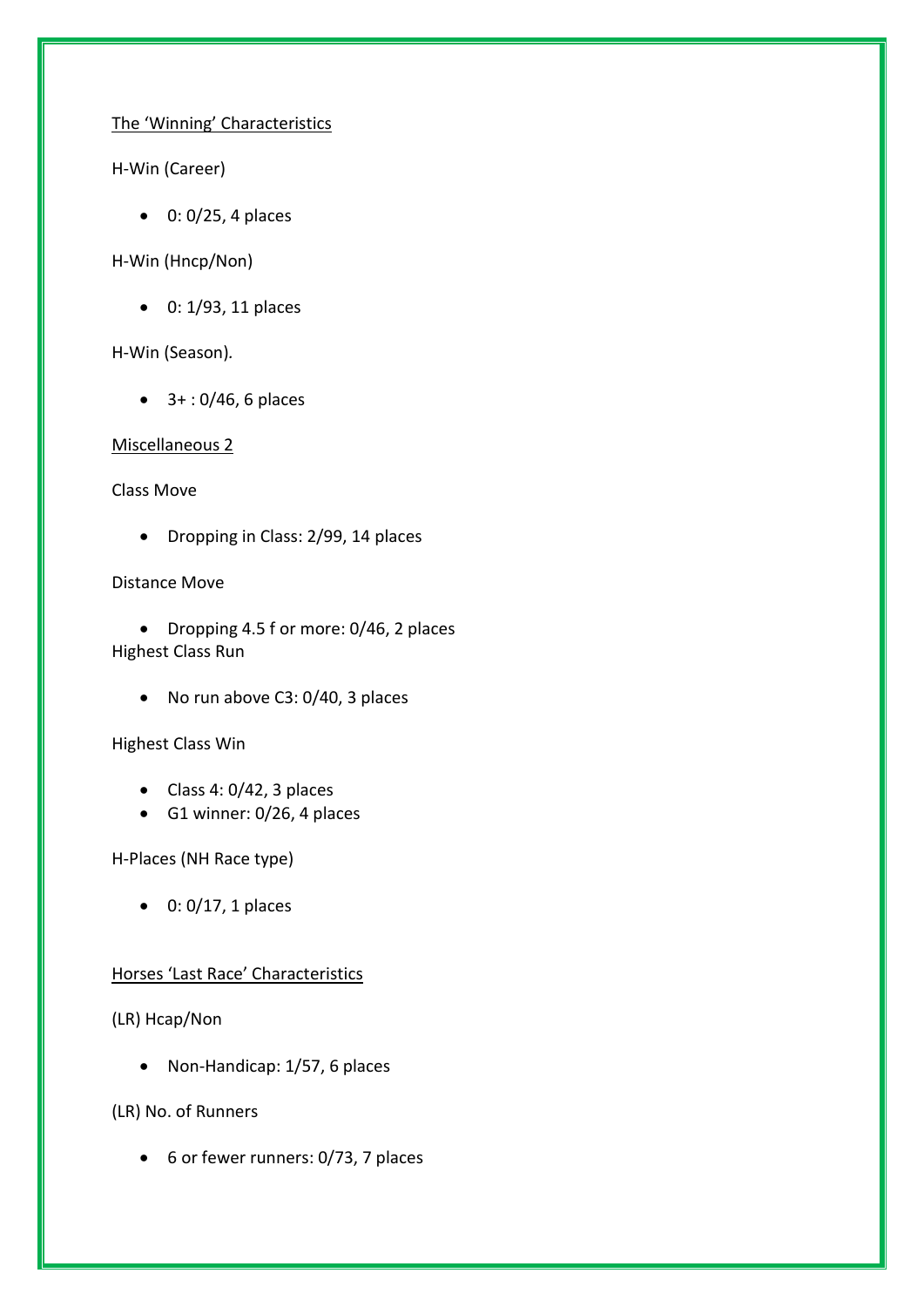(LR) Festival

• Cheltenham: 9/140, 29 places

(LR) Track

- Cheltenham: 9/148, 30 places
- Ludlow: 2/8, 2 places
- Newbury:  $1/48$ , 5 places
- $\bullet$  Sand: 1/24, 4 places
- $\bullet$  Uttox: 1/24, 4 places
- Other 1 win: Bang/Wethb/Ascot/Chept/FairyH
- Warw: 0/11, 0 places
- Haydock: 0/16, 2 places
- Winc: 0/9, 0 places
- Newcastle: 0/12, 1 place
- Doncaster: 0/13, 1 place
- $\bullet$  Kempton: 0/24, 3 places
- Leopardstown: 0/15, 2 places

## Trainer Location

 $\bullet$  Ireland: 2/88, 15 places

# Trainers (of interest)

- $\bullet$  P Bowen: 4/16, 6 places
- N Henderson: 4/28, 6 places
- $\bullet$  Hobbs: 2/14, 4 places
- $\bullet$  Nicholls: 1/40, 5 places
- $\bullet$  NTD: 1/20, 3 places
- Jonjo O'Neill: 1/11,3 places
- W P Mullins: 1/12, 6 places
- $\bullet$  D Pipe: 0/13, 0 places
- Miss Venetia Williams: 0/14, 3 places
- R Rowe: 0/5, 3 places
- Mrs S J Smith: 0/8, 0 places
- Tom George: 0/8, 0 places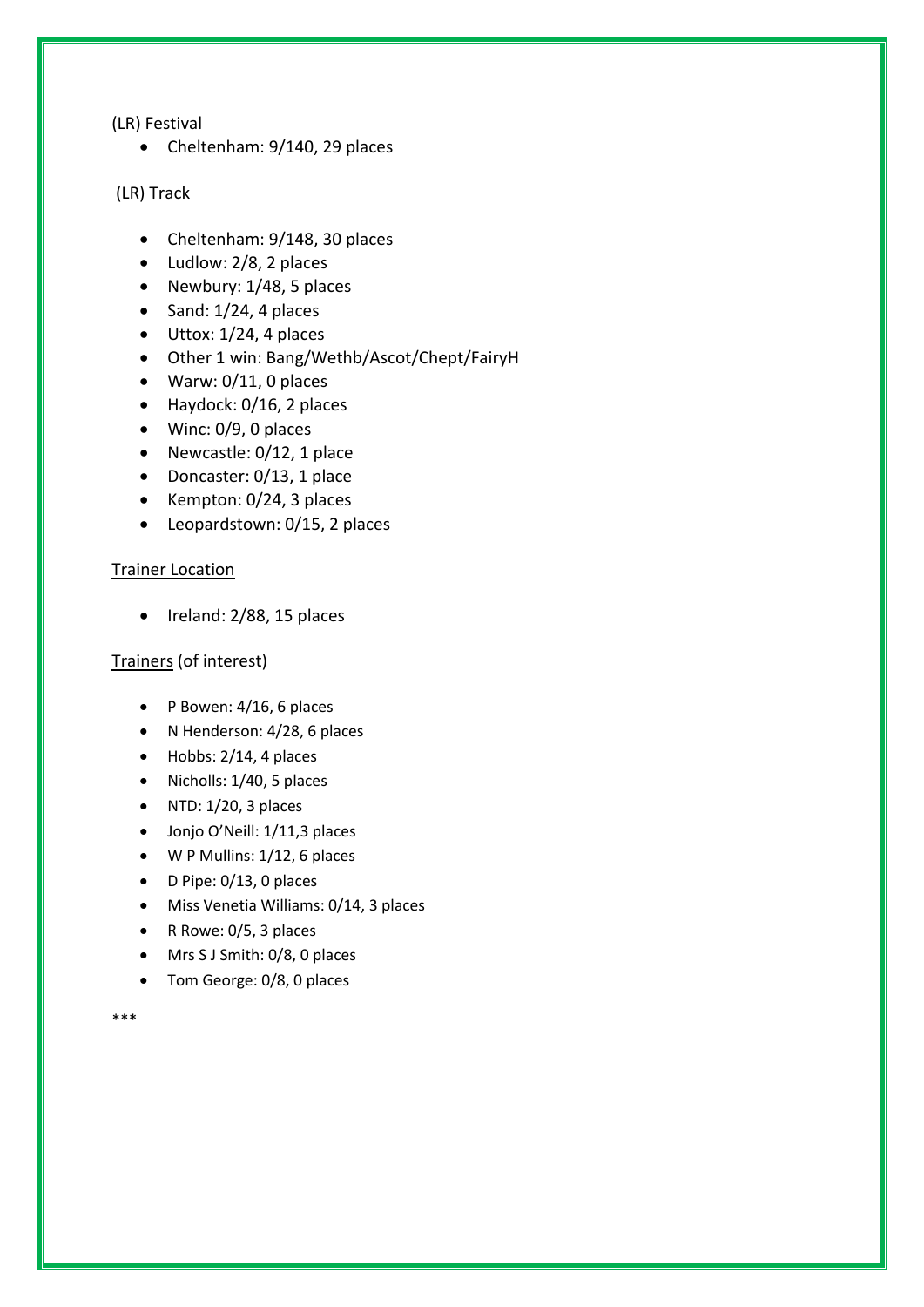# **DAY 3**

#### **1.45: The Aintree Handicap Hurdle**

19 renewals

363 runners, 19 wins , 72 places horses

\*\*\*

# **TRENDS**

### Previous Place

- $\bullet$  13/19 Top 4 LTO
- 18/19 Top 11 LTO  $\circ$  12<sup>th</sup> or worse (completed): 0/64, 6 places
- $\bullet$  Fell: 0/13, 2 places
- $\bullet$  PU: 1/19, 3 places

## Horse Age

- Nothing too significant,given no runners, places…
	- o 15/19 Aged 6-8
		- o Age 5: 2/40, 4 places
		- o Age 9: 2/41, 9 places
		- $0.10+ 0/28$ , 4 places

# Days Since Run

- $\bullet$  19/19 ran 16-90 days ago
	- o 1-15 days: 0/27, 3 places
	- o 91+ : 0/31, 3 places

Horse Weight

Nothing significant

# Horse Official Rating

OR 125 or below: 0/34, 4 places

# Season Runs

 $0, 1, 2: 0/43, 11$  places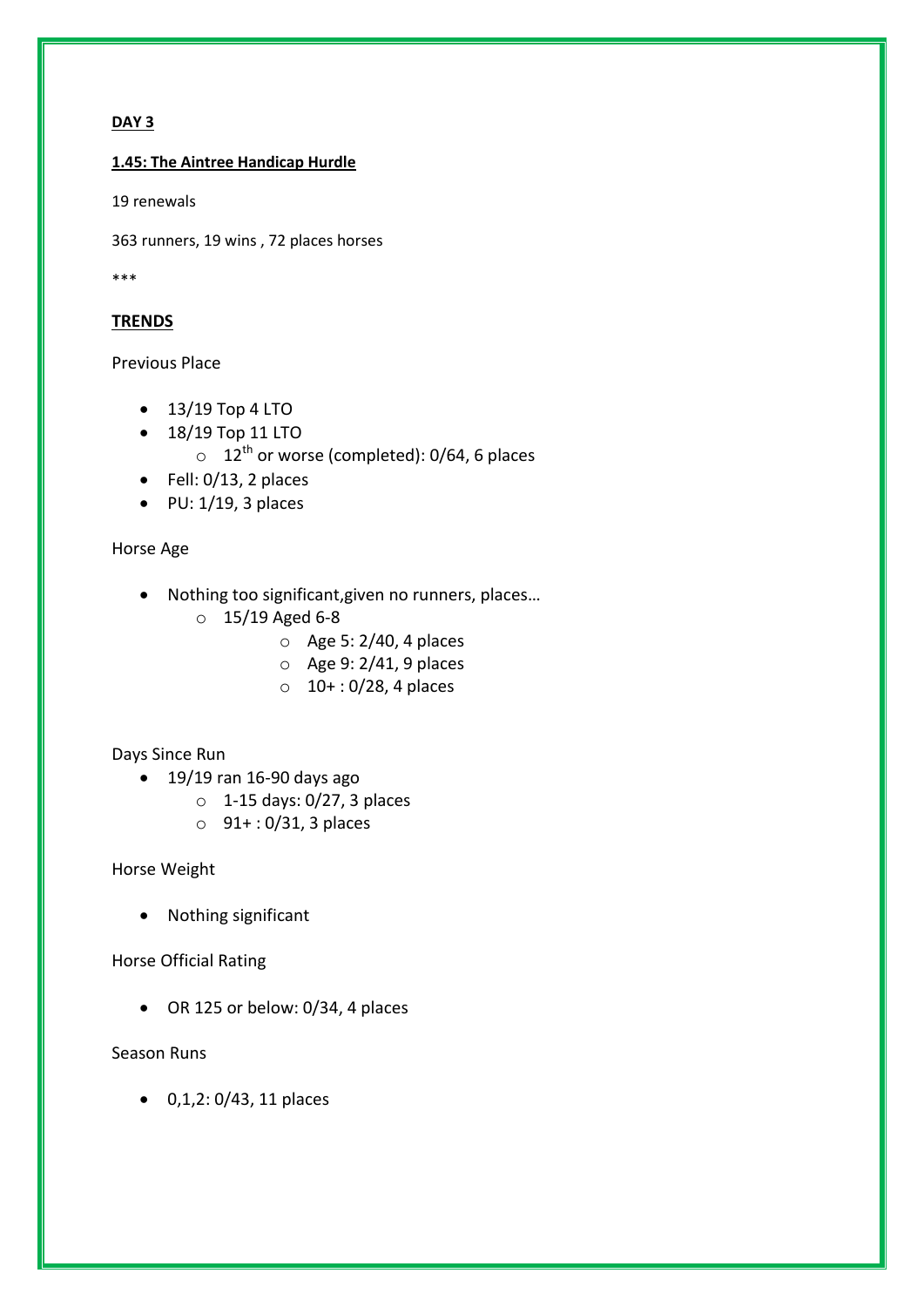Maximum Distance Winners Had RUN Over

• Run over 26f or further in career: 0/44, 6 places

Position In Market

- 18/19 Top 12 in market
	- $\circ$  13<sup>th</sup> or below: 1/122, 8 places

Odds

• Nothing too significant

\*\*\*

# **OTHER STATS**

## Miscellaneous 1

Origin of Horse

- GB: 6/107, 21 places
- $\bullet$  IRE: 9/180, 41 places
- $\bullet$  FR: 3/52, 6 places
- $\bullet$  USA: 0/15, 2 places
- Other: 1/9, 2 places

# Headgear

- $\bullet$  CP: 1/24, 3 places
- $\bullet$  Blinkers: 1/38, 4 places
- Visor: 1/11, 2 places

# 'The 'Running' Characteristics'

H (Horse) -Run (90 days)

 $\bullet$  0: 0/31, 3 places

# H – Run (career)

 $\bullet$  0-3: 0/18, 3 places

# H- Run (Hncp/Non Hncp)

- $0: 0/19$ , 2 places
- $\bullet$  22+: 0/35, 5 places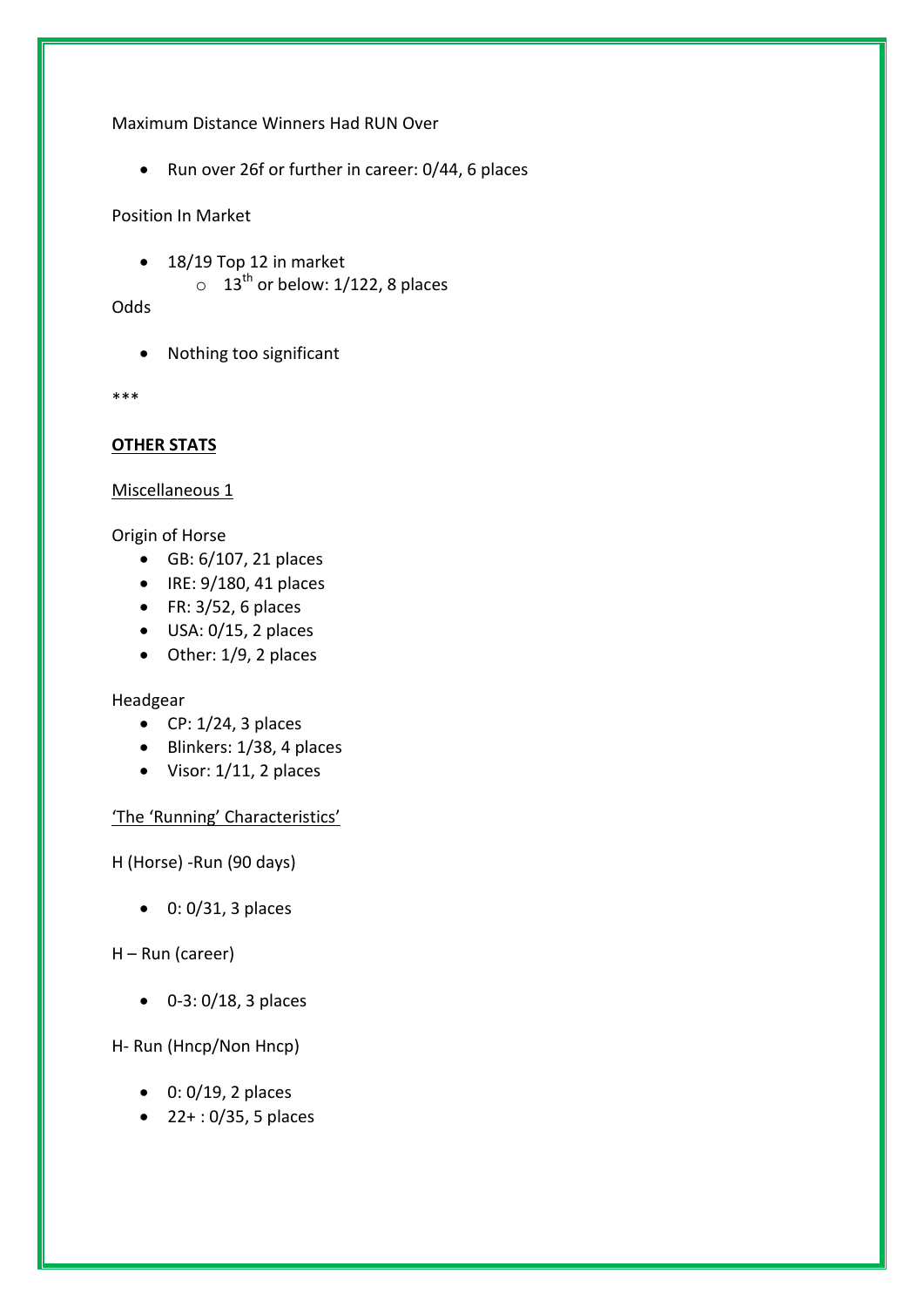H-Run (NH Race Type)

- $\bullet$  0-3: 0/27, 5 places
- 15+ : 2/88, 16 places…11% winners..*24% runners…22% places*

H- RUN (Hncp NH Race Type)

- 16/19 had 1-7 handicap hurdle runs
	- $\circ$  0: 0/26, 3 places
	- o 8+ : 3/113, 24 places…16% winners…*31% runners…33% places*

H-Run (Last Win)

- 11/19 won on at least one of last two starts
- 14/19 had won at least once of last 5 starts

H-Run (Last Placing)

• 16/19 had placed on at least one of last 3 starts

# The 'Winning' Characteristics

H-Win (Hncp/Non)

 $6+ 0/14$ , 0 places

H-Win (Hcap NH)

 $-5+ : 012, 0$  places

#### Miscellaneous 2

Distance Move

Up 5f or more: 0/30, 3 places

Highest Class Run

- 18/19 had run at Gr3 or above
	- o Listed: 0/39, 5 places
	- o Class 2: 1/48, 10 places
	- o C3 or below: 0/16, 1 place

H-Places (NH Race type)

 $\bullet$  11+: 0/34, 5 places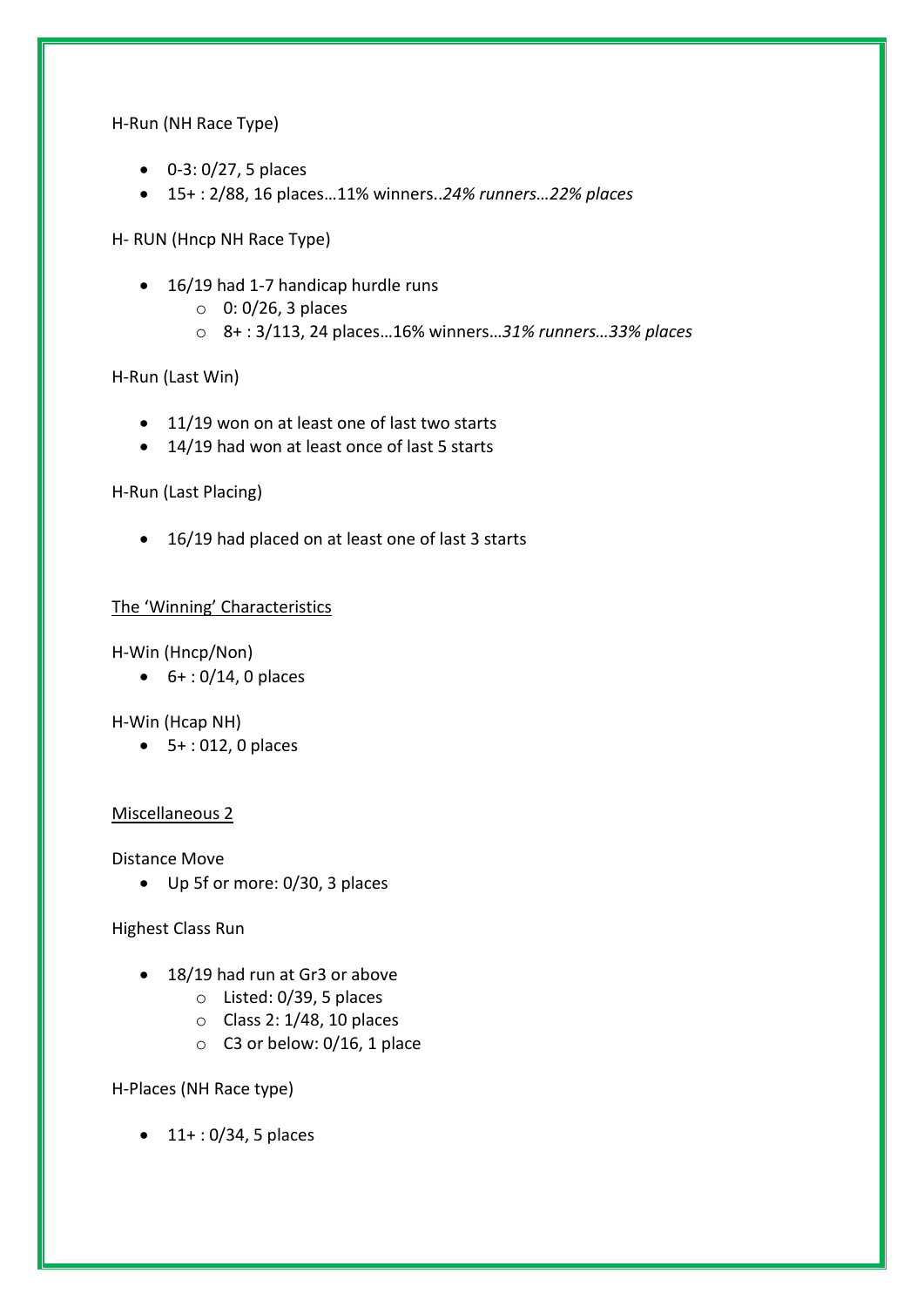Jockey Claims

- $\bullet$  3lbs: 2/26, 5 places
- $\bullet$  5lbs: 0/25, 4 places
- $\bullet$  7lbs: 0/22, 2 places

Horses 'Last Race' Characteristics

(LR) Race Class (inc Irish)

 $\bullet$  17/19 ran C1 or 2 LTO o C3 or below: 2/88, 16 places

# (LR) No. of Runners

• 10 runners or fewer: 0/70, 5 places

(LR) Festival

• Cheltenham: 9/184, 38 places

(LR) Track

- Cheltenham: 10/196, 40 places
- $\bullet$  Sandown: 5/15, 5 places
- $\bullet$  Hayd: 2/17, 6 places
- $\bullet$  Uttox: 1/15, 2 places
- $\bullet$  Hunt: 1/4, 1 place
- $\bullet$  Kempton: 0/17, 1 place
- Doncaster: 0/12, 1 place

Trainers (of interest)

- Jonjo O'Neill: 4/19, 7 places
- D Pipe: 2/18, 5 palces (Martin: 2/30, 8 places)
- 1 win many: of interest...
- $\bullet$  NTD: 1/20, 5 places
- $\bullet$  V Williams:  $1/15$ , 1 p
- $\bullet$  Hobbs: 1/19, 1 p

- Nicholls:  $1/13$ , 2 p
- Others: Tony Martin/Elliot/Webber/Bishop/Jefferson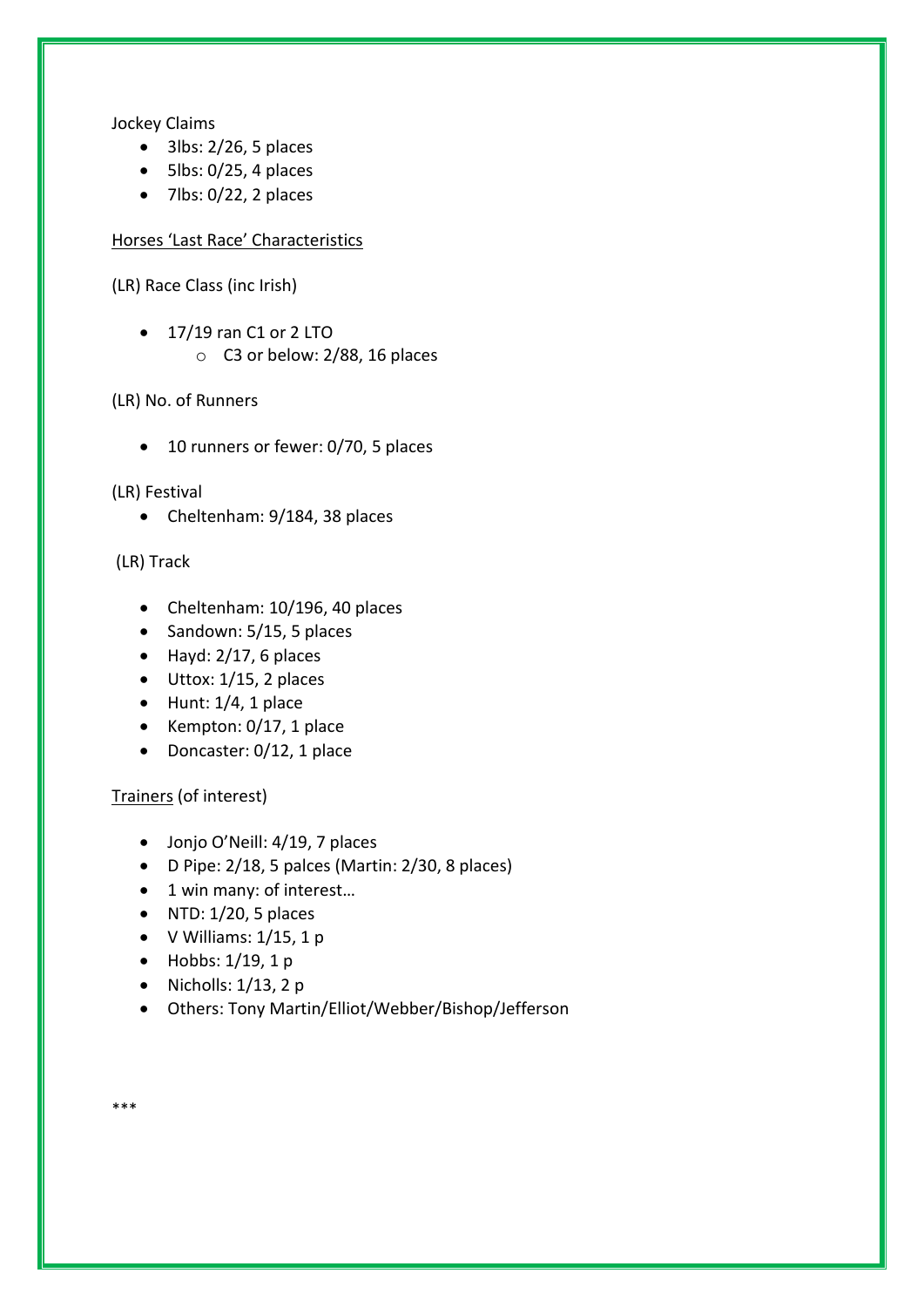#### **4.20: The Betfred Handicap Chase**

19 renewals

259 runners, 19 wins , 62 placed horses

\*\*\*

# **TRENDS**

Previous Place

- Nothing too significant
	- o PU: 0/31, 1 place
	- o Fell: 1/12, 2 places

Horse Age

• Nothing too significant

Days Since Run

• Nothing too significant  $0$  121+: 0/18, 2 places

Horse Weight

Nothing significant

Horse Official Rating

OR 146+ : 1/33, 7 places (winner OR 165)

Season Runs

• Nothing significant

Position In Market

• 19/19 Top 11 in market  $\circ$  12<sup>th</sup> or lower: 0/57, 5 places

**Odds** 

 $\bullet$  50/1+: 0/24, 1 place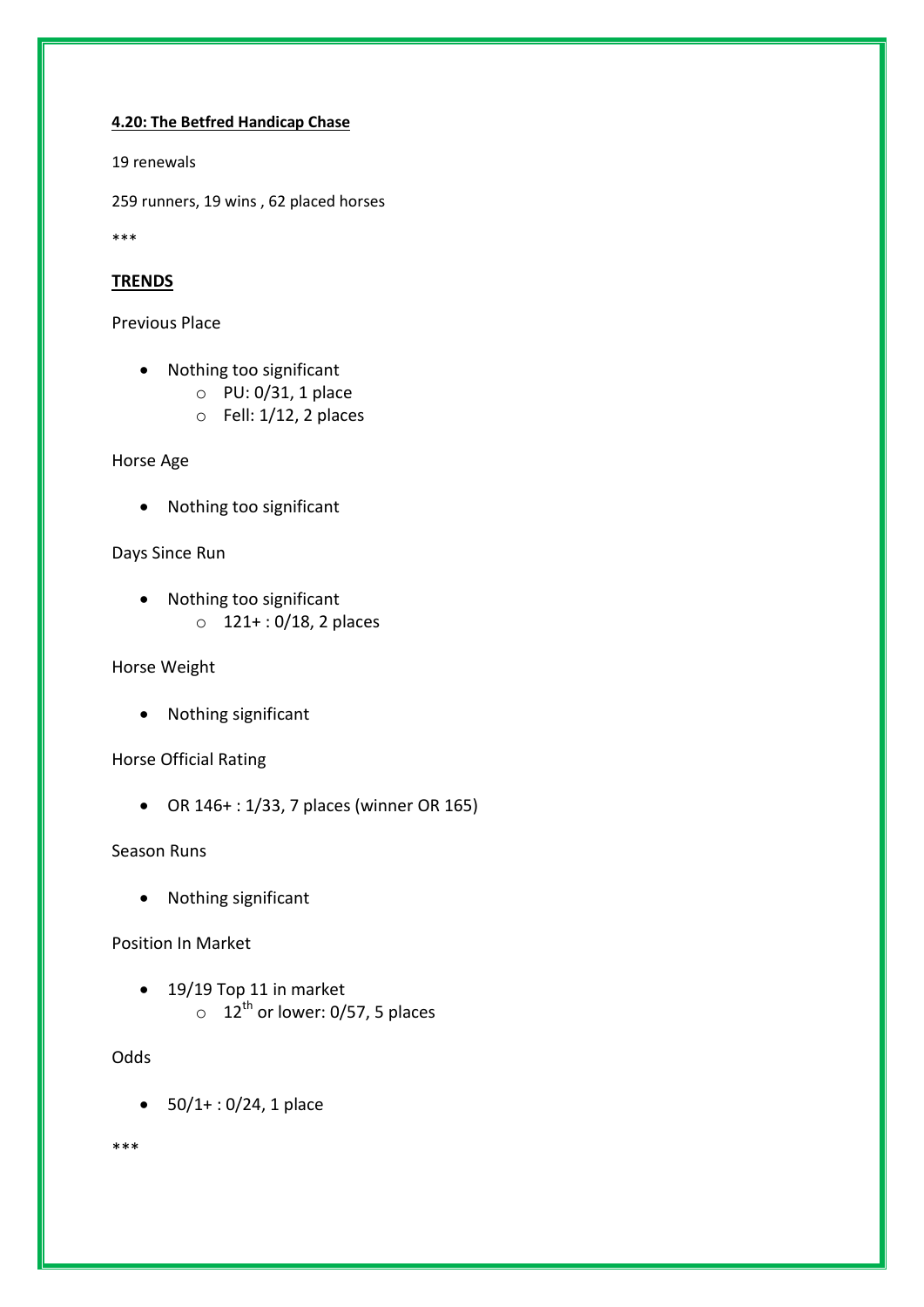# **OTHER STATS**

## Miscellaneous 1

# Origin of Horse

- GB: 4/70, 17 places
- $\bullet$  IRE: 9/119, 27 places
- $\bullet$  USA:  $1/3,1$  place
- FR: 5/59, 16 places
- $\bullet$  GER: 0/8, 1 place

## Headgear

- $\bullet$  CP: 1/20, 4 places
- $\bullet$  Blinkers: 4/19, 6 places
- Visor: 0/10. 2 places

Pos Wgts (ex Clm) –

• Top Weight: 3/18, 7 places

# 'The 'Running' Characteristics'

H- Run (Hncp/Non Hncp)

21+: 0/31, 5 places

H-Run (NH Race Type)

15+ : 2/76, 15 places

H- RUN (Hncp NH Race Type)

• 17/19 had 0-8 handicap chase runs o 9+ : 2/81, 12 places

H-Run (Last Placing)

- 15/19 placed on at least one of last two starts
	- o 15/158,47 places…79% winners…61% runners…76% places

# The 'Winning' Characteristics

H-Win (NH Race Type)*.* 

 $6+ : 0/20$ , 4 places

H-Win (Hncp/Non)

 $6+ : 0/14$ , 2 places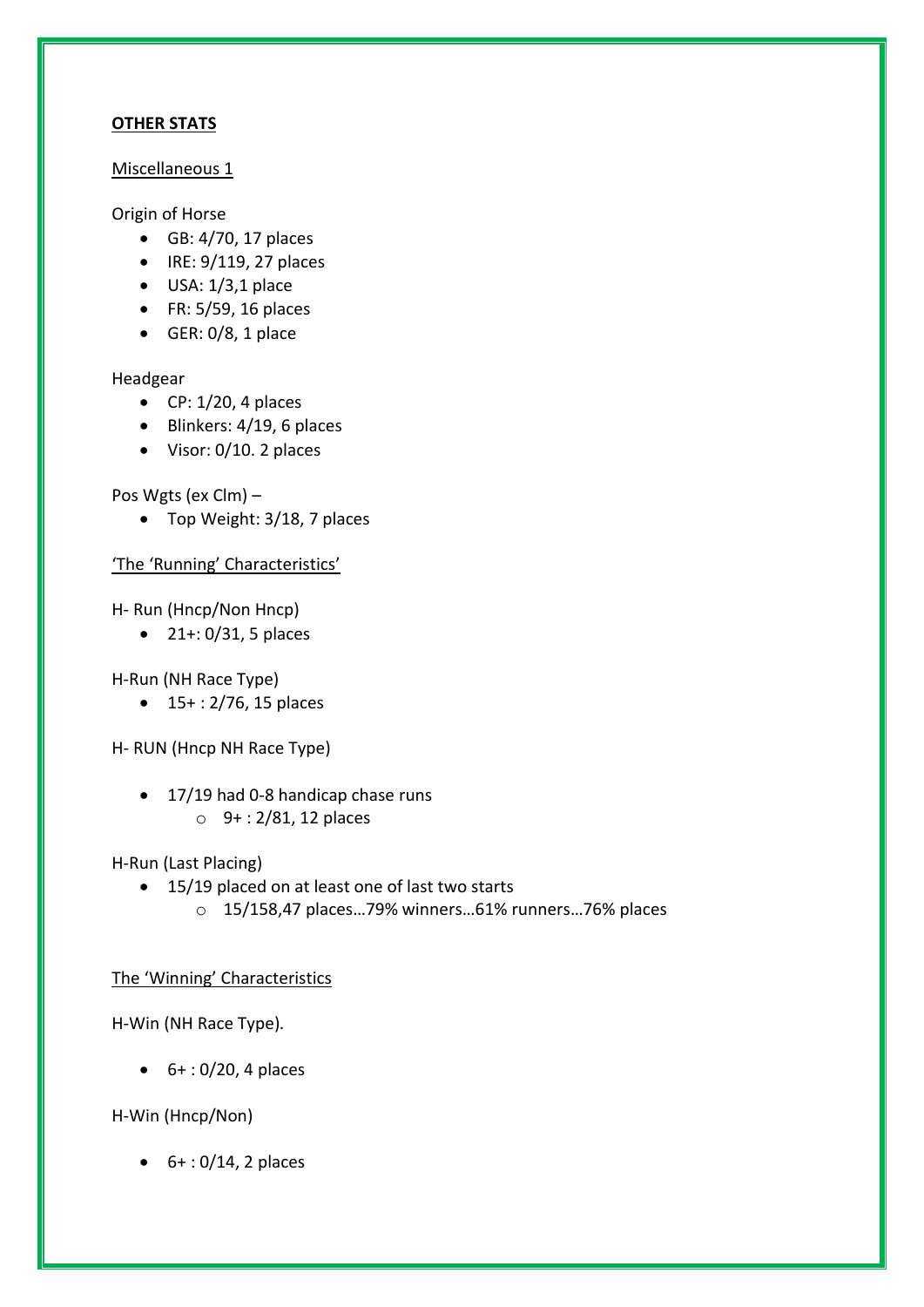H-Win (Hcap NH)

 $-4 + 0/21$ , 2 places

## H-Win (Class)

 $\bullet$  2+: 0/22, 4 places

## Miscellaneous 2

Class Move

Up 2 or more: 0/28, 2 places

H-Places (NH Race type)

 $\bullet$  11+: 0/29, 5 places

# Horses 'Last Race' Characteristics

(LR) Race Class (inc Irish)

- $\bullet$  C4 or below: 0/17, 2 places
- $\bullet$  17/19 ran C1 or 2 LTO
	- o C3: 2/58, 16 places

(LR) Festival

• Cheltenham: 11/103, 28 places

(LR) Track

- $\bullet$  Chelt: 11/111, 30 places
- $\bullet$  Newb: 2/28, 6 places
- 1 win: Kelso/Kempt/Aintree/Newc/Ascot/Sand
- $\bullet$  Donc: 0/9, 2 places
- $\bullet$  Hayd: 0/14, 1 place
- $\bullet$  Uttox: 0/9, 1 place

Trainer Location

 $\bullet$  Ireland: 0/12, 4 places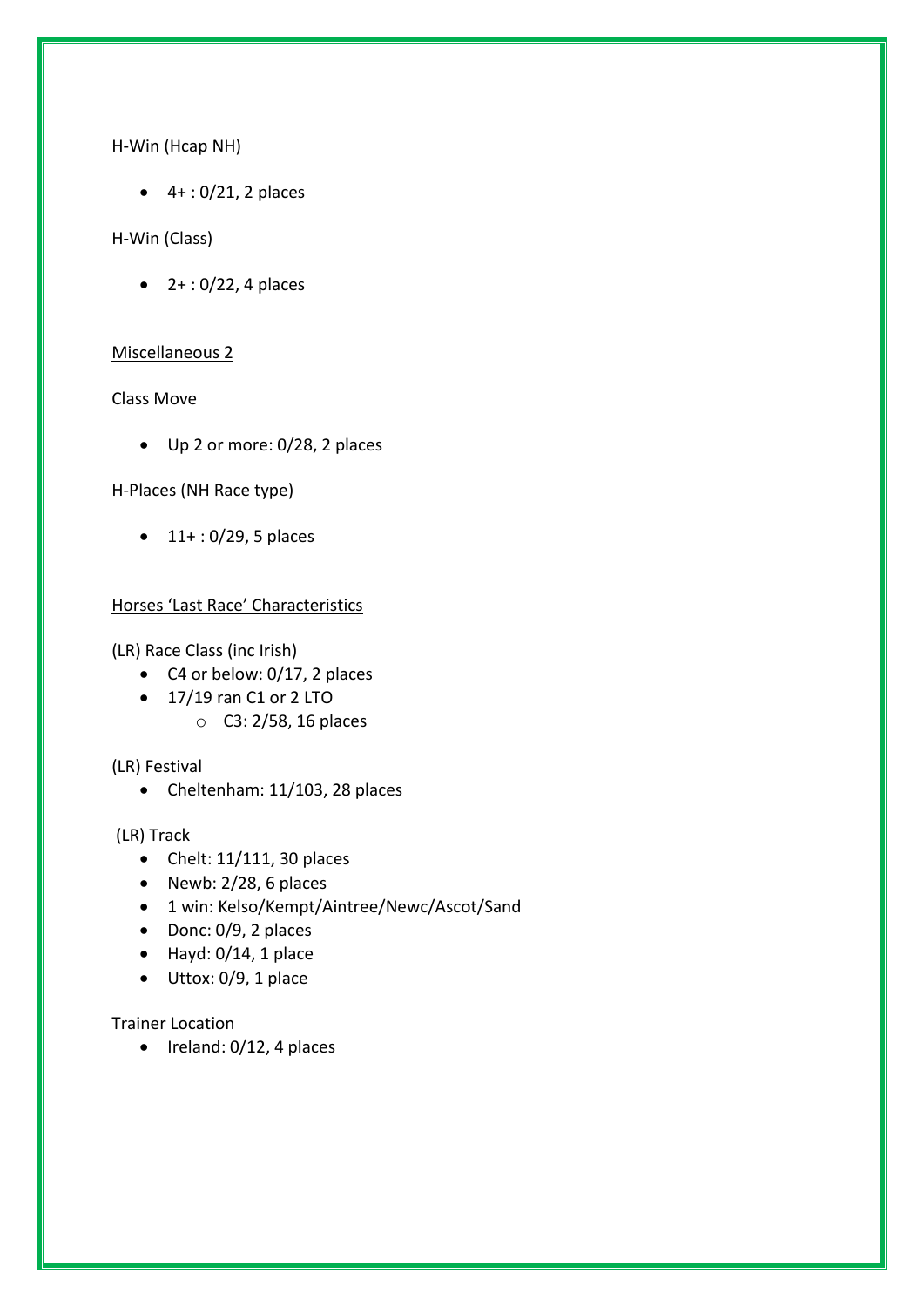# Trainers (of interest)

- Jonjo O'Neill: 4/9, 5 places
- Hobbs: 3/17, 8 places
- N Henderson: 2/10, 4 places
- V Williams: 1/16, 2 places
- $\bullet$  Nicholls: 1/17, 4 places
- Others: Todhunter/E Williams/Bishop/Vaughan/N Richards
- D Pipe: 0/8. 2 places
- $\bullet$  NTD: 0/12, 1 place

\*\*\*

## **5.15 The Grand National**

Last 5 renewals, 2011-

199 runners, 5 wins, 20 places

## **CHECKLIST**

## **TRENDS**

Previous Place

- $\bullet$  5/5 Top 6 LTO
	- $\circ$  7<sup>th</sup> or worse (completed): 0/36, 4 places
	- o WON LTO: 0/36, 4 places
	- o Fell: 0/5, 0 places
	- o PU: 0/25, 1 place

#### Horse Age

- 5/5 Aged 8-11
	- o 7yo: 0/10, 0 places
	- $0.12+ : 0/23, 1$  place
		- $8\gamma$ o: 1/32, 2 places
		- $9yo: 0/51$ , 5 places
		- $10y$ o: 1/54, 6 places
		- **11yo: 3/29,6 places**

## Days Since Run

- 5/5 ran 21-60 days ago
	- $\circ$  1-20 days: 0/5,0 places
	- $\circ$  61+ days: 0/42, 3 places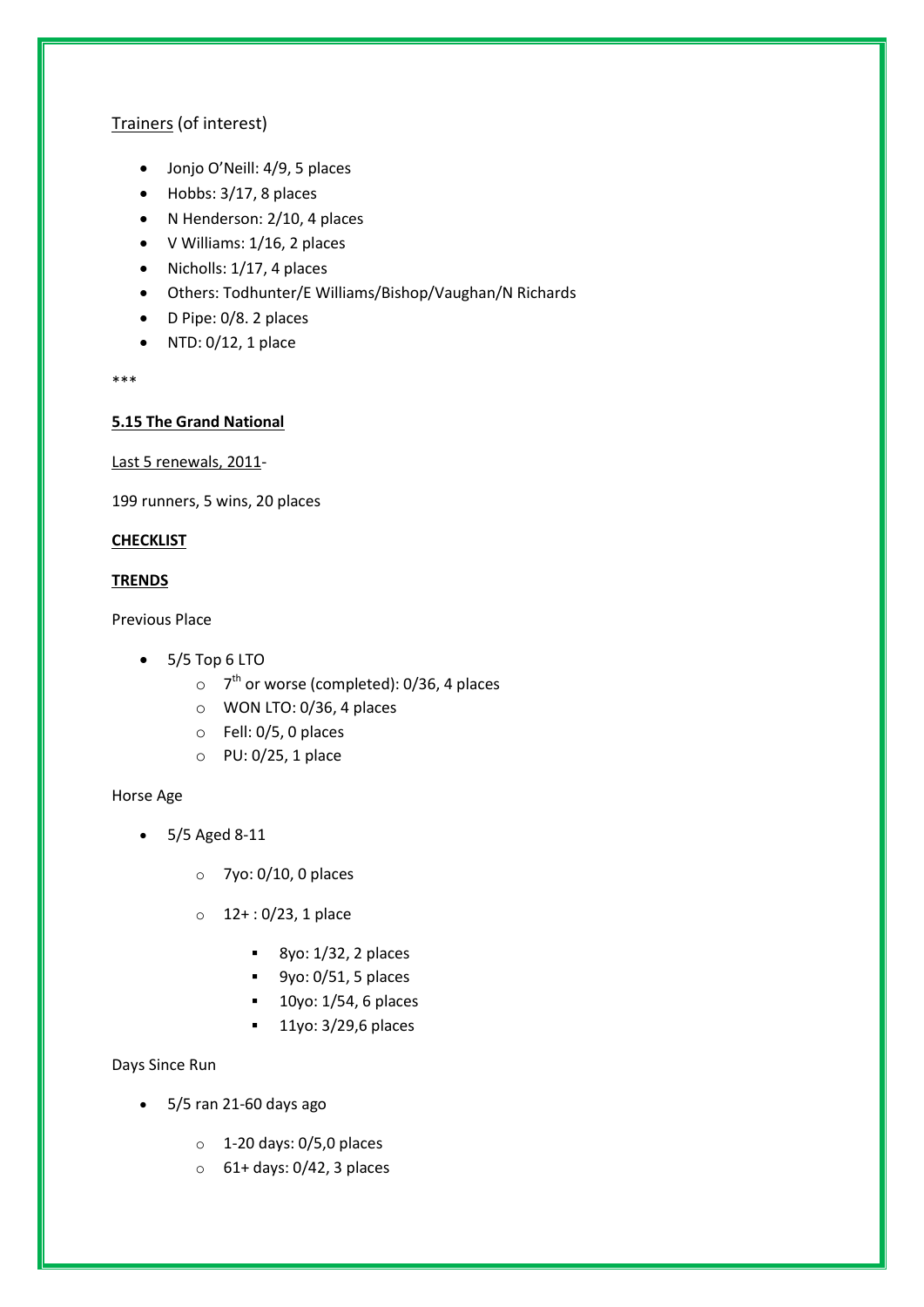Horse Weight

- Nothing overly significant...?...
	- o 10-2 or less: 0/22, 1 place
	- o 10-3-10-6: 2/55, 6 places
	- o 10-7-10-13: 0/71, 8 places
	- o 11-11-5: 1/28, 2 places
	- o 11-6+ : 2/23, 3 places

#### Horse Official Rating

- Nothing overly significant, with winners rated OR 137 through to 16-
	- $\circ$  157+: 2/16, 3 places

#### Season Runs

- 5/5 Had 3 or more runs this season
	- o 0,1,2: 0/53, 3 places

Maximum Distance Winners Had RUN Over

- Previous Run in THIS Race: 0/64, 8 places  $(2^{nd}/3^{rd}/4^{th})$  last year all previous runners in race)
- Yet to run over at least 25.5f: 0/26,2 places

Maximum Distance Winners Had WON Over

- 5/5 had WON over a minimum of 25f (3m1f)
	- o Had NOT: 0/69, 3 places
	- o Had WON over 3m5f or further: 0/39, 4 places

#### Position In Market

• Nothing too significant.  $4/5$  were  $11<sup>th</sup>$  or worse in market

#### Odds

Nothing too significant, winners at all odds really. Those over 66/1 SP are now 0/27, 0 places

#### \*\*\*

#### **OTHER STATS**

#### Miscellaneous 1

Origin of Horse

- $GB: 0/27, 1 p$
- $\bullet$  IRE: 3/129, 16 p
- FR: 2/40, 3 p (French Breds 'never' used to win)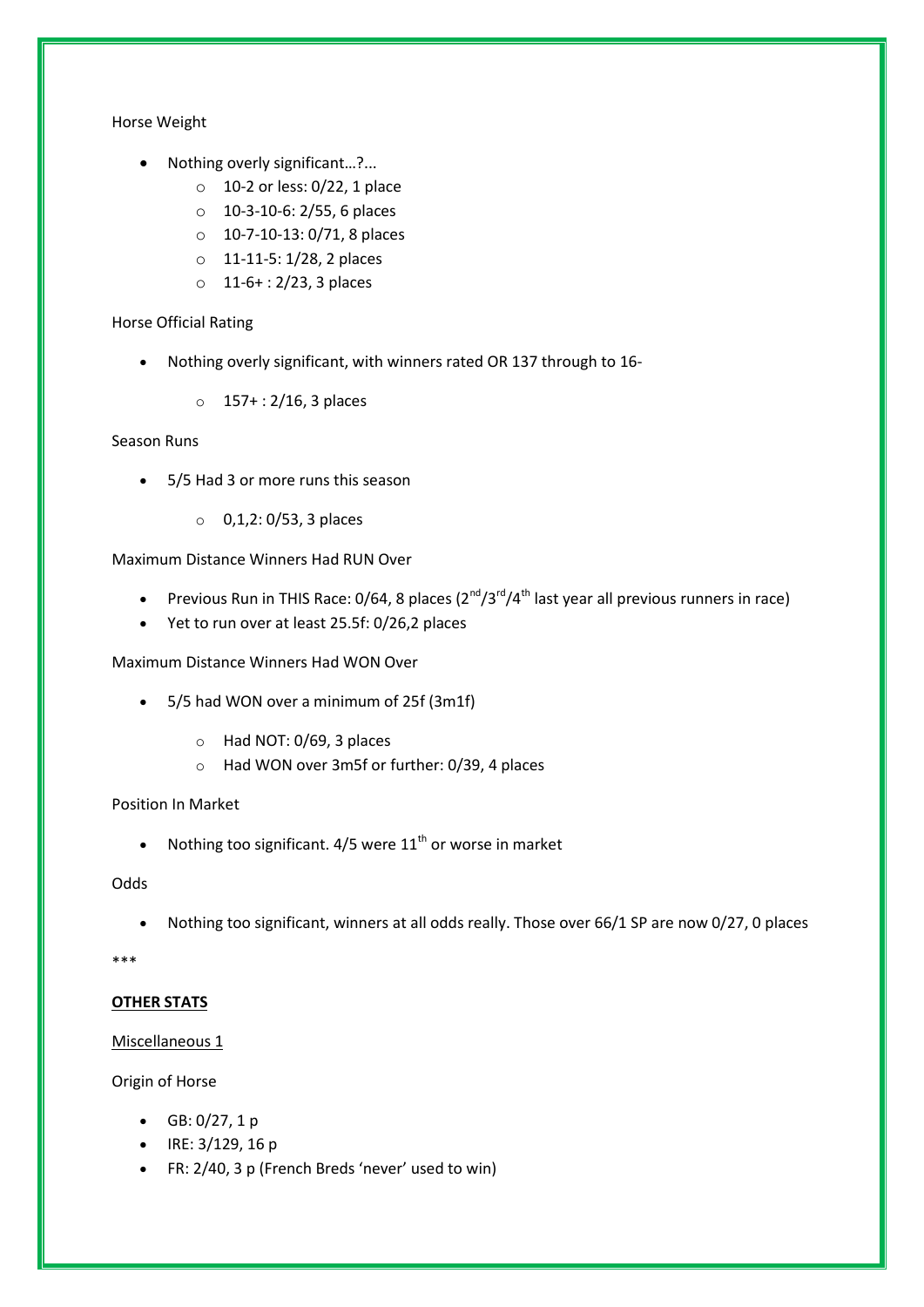#### Headgear

- Cheekpieces: 0/33, 2 places
- Blinkers: 0/18, 0 places
- Visor: 0/3, 0 places
- $\bullet$  NONE: 5/143, 18 places

Pos Wgts (ex Clm) –

- $\bullet$  Clear Top: 0/5, 1p
- Clear  $2^{nd}$ :  $1/5$ , 1p
- $3^{\text{rd}}/4^{\text{th}}$ : 1/8,1p
- Bottom Weight (s): 0/16, 0 places

#### 'The 'Running' Characteristics'

H (Horse) -Run (90 days)

- $\bullet$  0: 0/19, 2 p
- $\bullet$  1: 1/84,9 p
- $2: 3/77,7 p$
- $\bullet$  3: 1/19,2 p

H – Run (career)

- 5/5 had 19 or more career runs...
	- o 0-18 career runs: 0/65, 4 places

H- Run (Hncp/Non Hncp)

- 0-2 handicap runs: 0/22, 0 places
- 0-8 : 1/77, 6 places…20% winners…37% runners…30% places

#### H-Run (NH Race Type)

- 0-9 chase runs: 0/41, 2 places
- $\bullet$  24 + : 0/20, 0 places

H- RUN (Hncp NH Race Type)

0-6: 1/85, 7 places…20% winners…43% runners…35% places

H- Run (track)

 $0: 0/61$ , 5 places

H- Run (Track-NH Code)

- 5/5 had 0 or 1 run at Aintree over fences
	- $\circ$  2+ chase runs here: 0/66, 4 places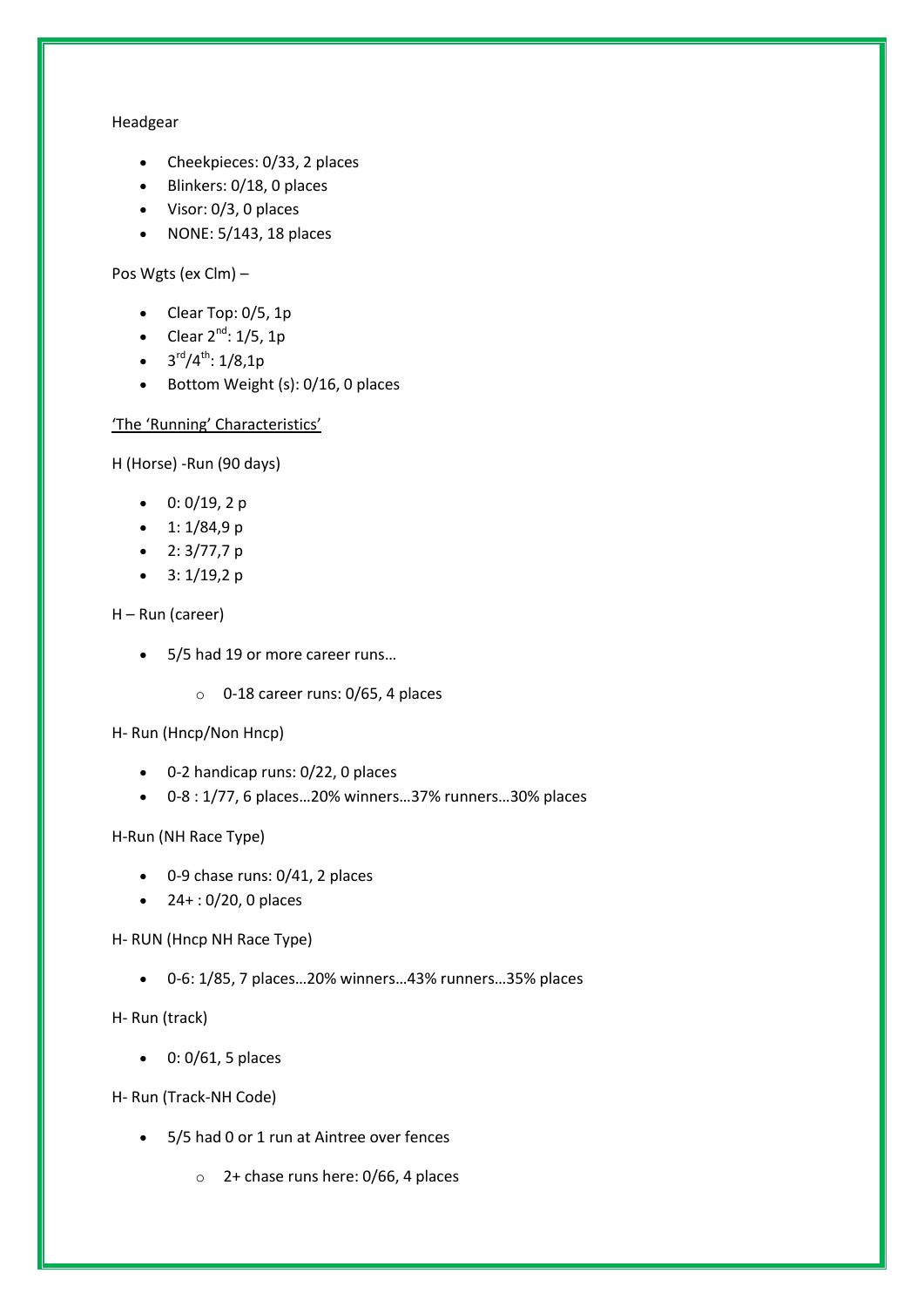H-Run (Fences) (very stiff, which is Cheltenham/Aintree GN/Haydock in HorseRaceBase)

 $0: 0/29$ , 3 places

H-Run (Last Win)

Nothing significant

H-Run (Last Placing)

- 4/5 placed on at least one of last two starts.
	- o 5/113, 17 places
		- DID NOT: 1/73, 3 places

#### The 'Winning' Characteristics

H-Win (Career)

0-5 career wins: 0/99, 7 places…50% runners…35% places

H-Win (NH Race Type)*.*

- 0-2 chase wins: 0/46, 5 places
- $-7$  + : 0/13,2 places

#### H-Win (Hncp/Non)

- 0 handicap wins: 0/43, 1 place
- $-5+ : 0/28, 4$  places

#### H-Win (Hcap NH)

- 5/5 1-3 handicap chase wins
	- o 0 handicap chase wins: 0/54, 1 place
	- o 4+: 0/29. 4 places

#### Miscellaneous 2

#### Best in Three Runs

4/5 in top 2 at least once on last three starts

#### Class Move

Up 3 or more classes: 0/15. 1 p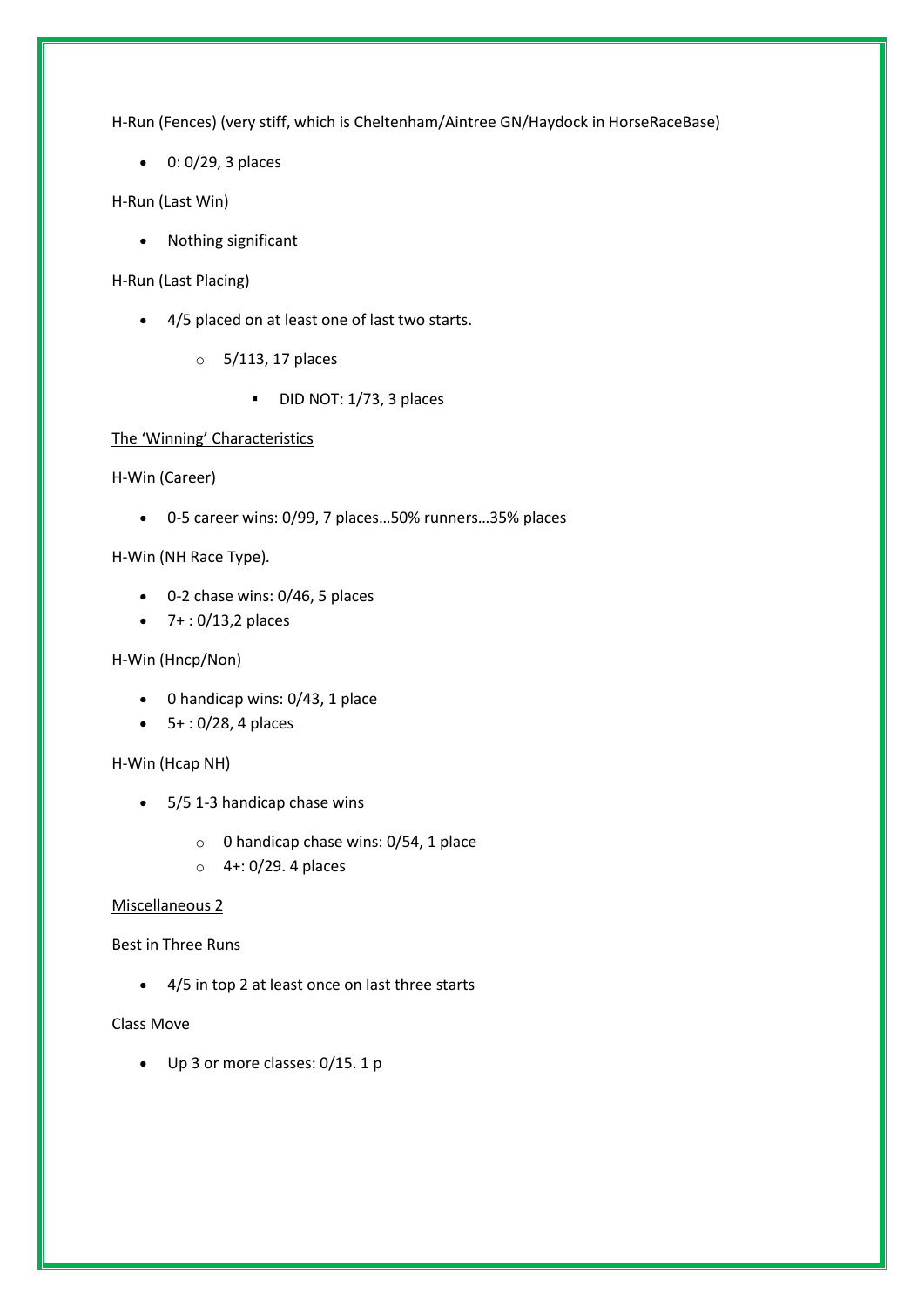#### Highest Class Run

- G1: 3/126, 15 places
- $\bullet$  G2: 1/24,1 p
- G3: 0/38, 3 p
- $\bullet$  Listed: 0/5, 0 p
- $C2: 1/5, 1 p$

#### Highest Class Win

- Yet to win above C3: 0/19, 0 places
- $G3: 0/38, 4 p.$

# H-Places (NH Race type)

- 0-5 places (incs wins) in all chase races: 0/60, 1 p
- $\bullet$  12+: 0/21, 1 place

## H –Places (Hncp NH)

- $0: 0/22$ , 0 places
- $-7 + 0/30$ , 2 places

## Horses 'Last Race' Characteristics

### (LR) Hcap/Non

- Non handicap: 3/68, 5 places
- Handicap: 2/130, 15 places

#### (LR) Race Class (inc Irish)

- 5/5 ran in C1 or 2 LTO
	- o C3 or below: 0/33, 1 place

#### (LR) Track

- $\bullet$  Chelt: 2/52, 7 places
- $\bullet$  Kelso: 2/9, 2 places
- Haydock: 1/14, 2 places
- $\bullet$  Kempton: 0/7, 0 places
- Fairyhouse: 0/12, 1 place
- Doncaster: 0/14, 1 place
- Ascot: 0/8, 2 places
- $\bullet$  Leop: 0/11, 1 place
- Newbury: 0/12, 0 places

# Location of Trainers

 $\bullet$  Ireland: 0/57, 4 places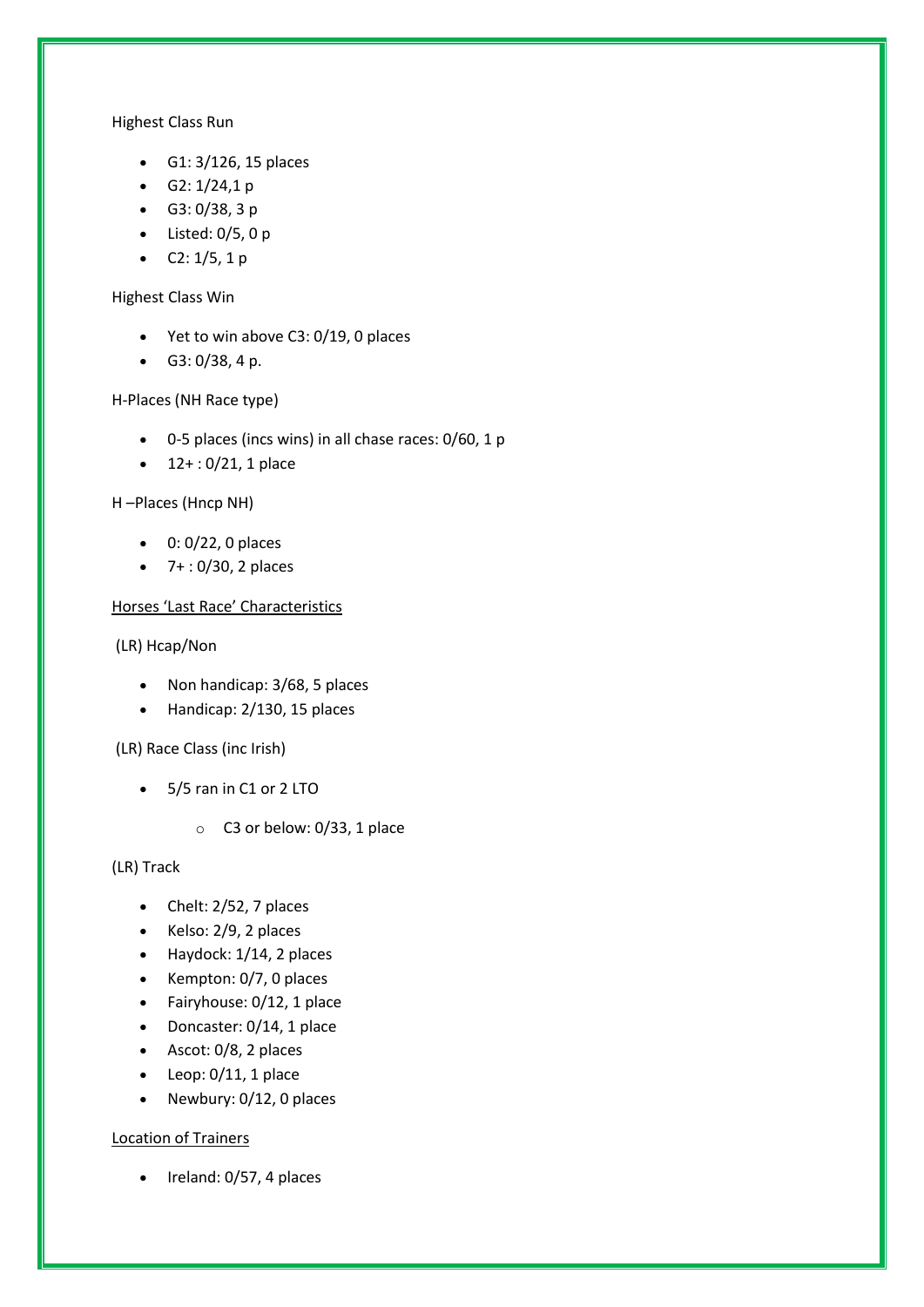## Trainers (of interest)

- $\bullet$  Nicholls;  $1/15$ , 1 p
- Sherwood: 1/1
- $\bullet$  Mrs S J Smith:  $1/4$ , 1 p
- $\bullet$  Dr R Newland:  $1/3$ , 1 p
- D McCain:  $1/10$ , 1 p
- $\bullet$  D Pipe: 0/10. 0 p
- Jonjo O'Neill: 0/11, 2 p
- Gordon Elliot: 0/6, 0 places
- W Mullins: 0/12, 0 places
- $\bullet$  P Hobbs: 0/8, 1 place
- N Henderson: 0/6, 0 places

\*\*\*

## **THE WINNING PROFILE?**

- Aged 8-11 (albeit cannot fully discount 7yo)
- Ran 1-60 days ago
- Weighted with 10-3 or more
- 3 or more runs this season
- Has WON over a minimum of 25f
- 19 or more career runs
- 3 or more runs in handicaps
- 10-23 chase runs
- Had RUN at Aintree at least once (all race types)
	- o chase runs here only (covers both fence types)
- Had run over 'very stiff' fences (Aintree Grand National/Cheltenham/Haydock)
- 6 or more career wins
- 1-3 handicap chase wins
- 6 -13 places in chases (which includes wins) in chases (no more than 6 places in handicap chases)
- Ran in C1 or C2 LTO

# Other points of note

- Top 6 LTO
- NOT PU LTO
- Previous win over 3m5f or further a negative
- GB Bred a negative in last 5 years
- Any form of Headgear a negative to date
- NOT bottom weight
- $\bullet$  1+ run in last 90 days
- Grade 3 being highest grade had won at or run at is a negative
- Irish trained horses a poor record last 5 years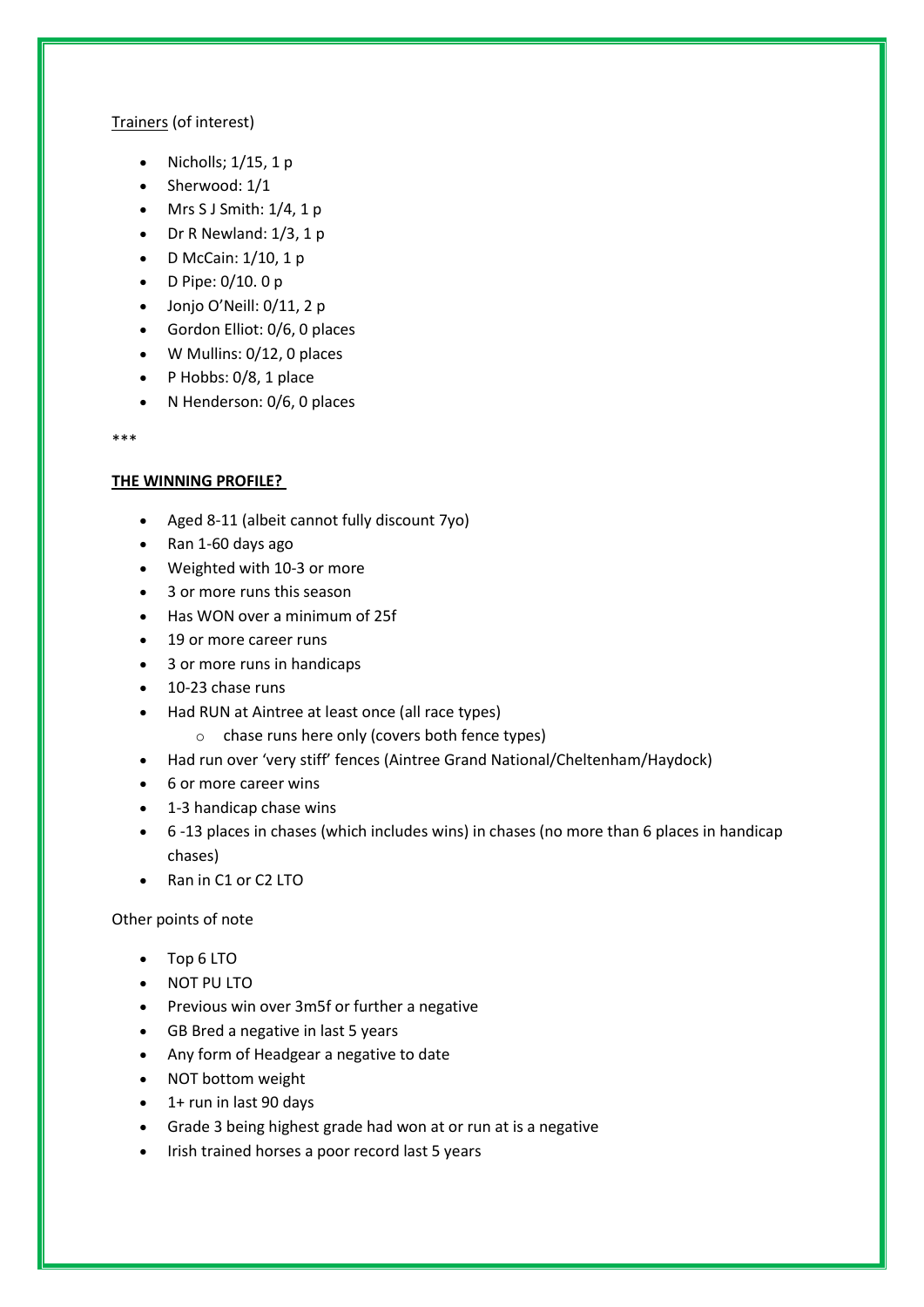\*\*\*

#### **RACE BY RACE TRAINER POINTERS**

#### **THURSDAY APRIL 7 (Grand Opening Day)**

#### **1.40: The Merseyrail Manifesto Novices' Chase (Grade 1)**

#### Trainers

Positive

- $\bullet$  P Hobbs: 2/3, 3 places
- N Henderson: 2/4, 3 places
- One win each: King / George / Elliot

#### Could do better?

• P Nicholls: 0/8, 2 places

#### Ran at Cheltenham Festival LTO?

- Yes: 7/7
- No:  $0/13, 1$

#### **2.15: The Anniversary 4YO Juvenile Hurdle (Grade 1)**

#### **Trainers**

#### Positive

- $\bullet$  A King: 4/8, 5 places
- P Nicholls: 3/21, 9 places
- $\bullet$  P Hobbs: 2/11, 4 places
- 1 win each, of note: Micky Hammond/G Moore/M Smith/Jonjo O'Neill/N Richards/N Henderson
- G Elliot: 0/4, 2 places

#### Could do better?

- D McCain: 0/6, 0 places
- V Williams: 0/12, 1 place

- Yes: 15/19…15/97, 39 places
- No: 4/19…4/137, 17 places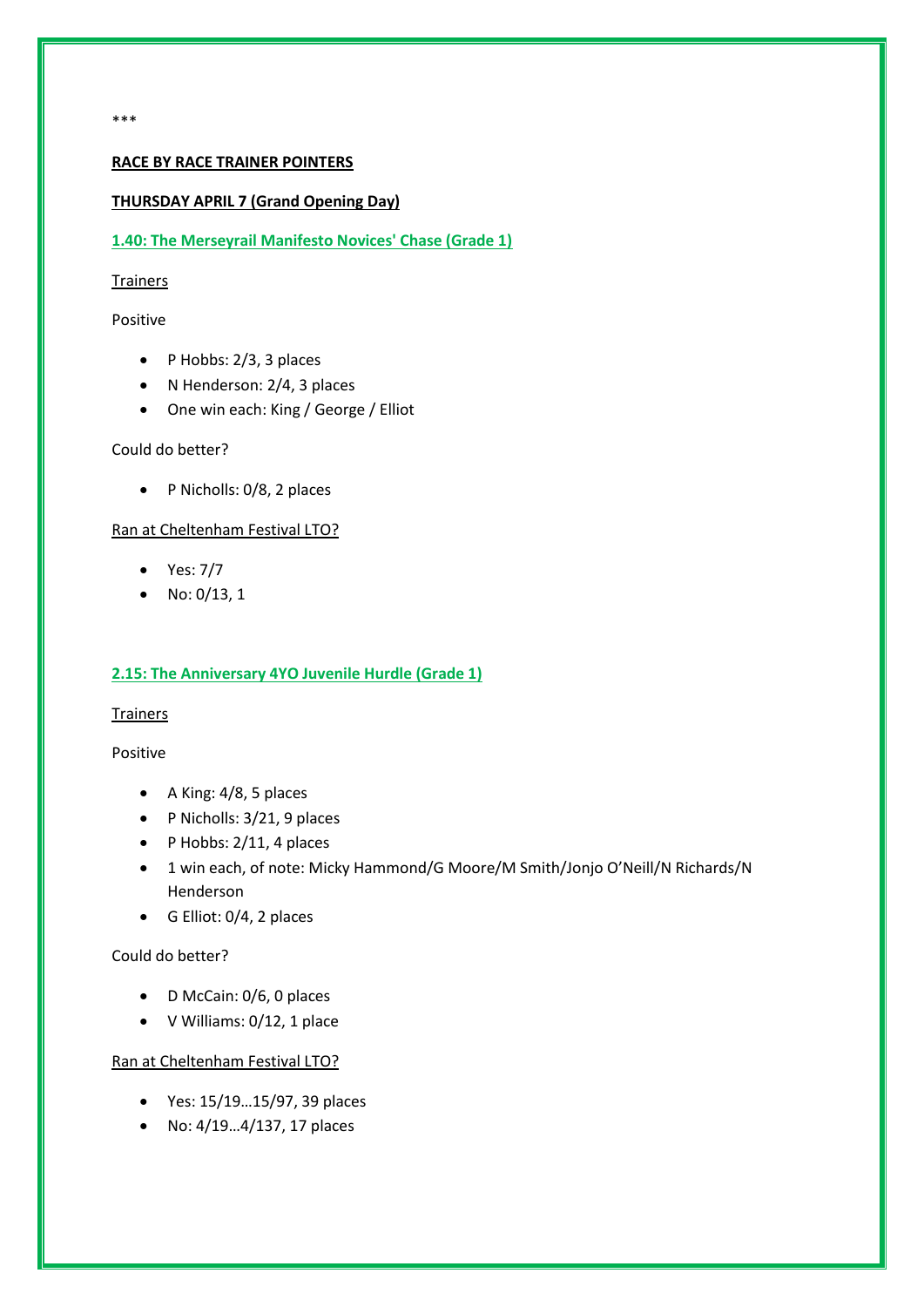## **2.50: The Betfred Bowl (Grade 1)**

# Trainers

## Positive

- P Nicholls: 4/17, 7 places
- $\bullet$  D Pipe: 2/6, 4 places
- One win: M Morris/George/Jonjo O'Neill/W Mullins (1/1)

## Could do better?

- N Henderson: 0/8, 2 places
- $\bullet$  P Hobbs: 0/5, 1 place

# Ran at Cheltenham Festival LTO?

- Yes: 15/88, 34 places
- $\bullet$  No: 4/41, 10 places

# **3.25: The Doom Bar Aintree Hurdle (Grade 1)**

## **Trainers**

# Positive

- John Queally: 3/5, 3 places
- $\bullet$  NTD: 3/7, 4 places
- N Henderson: 2/19, 3 places
- 1 win: T Easterby/T Mullins/C Byrnes/A P O'Brien/E J O'Grady/P Nicholls/Jonjo O'Neill/Mrs John Harrington
- D Pipe: 0/4, 2 places
- W Mullins: 0/6, 4 places

# Could do better?

- $\bullet$  A King: 0/6, 1 place
- $\bullet$  P Hobbs: 0/7, 2 places

- Yes: 14/116, 37 places
- No: 5/47, 13 places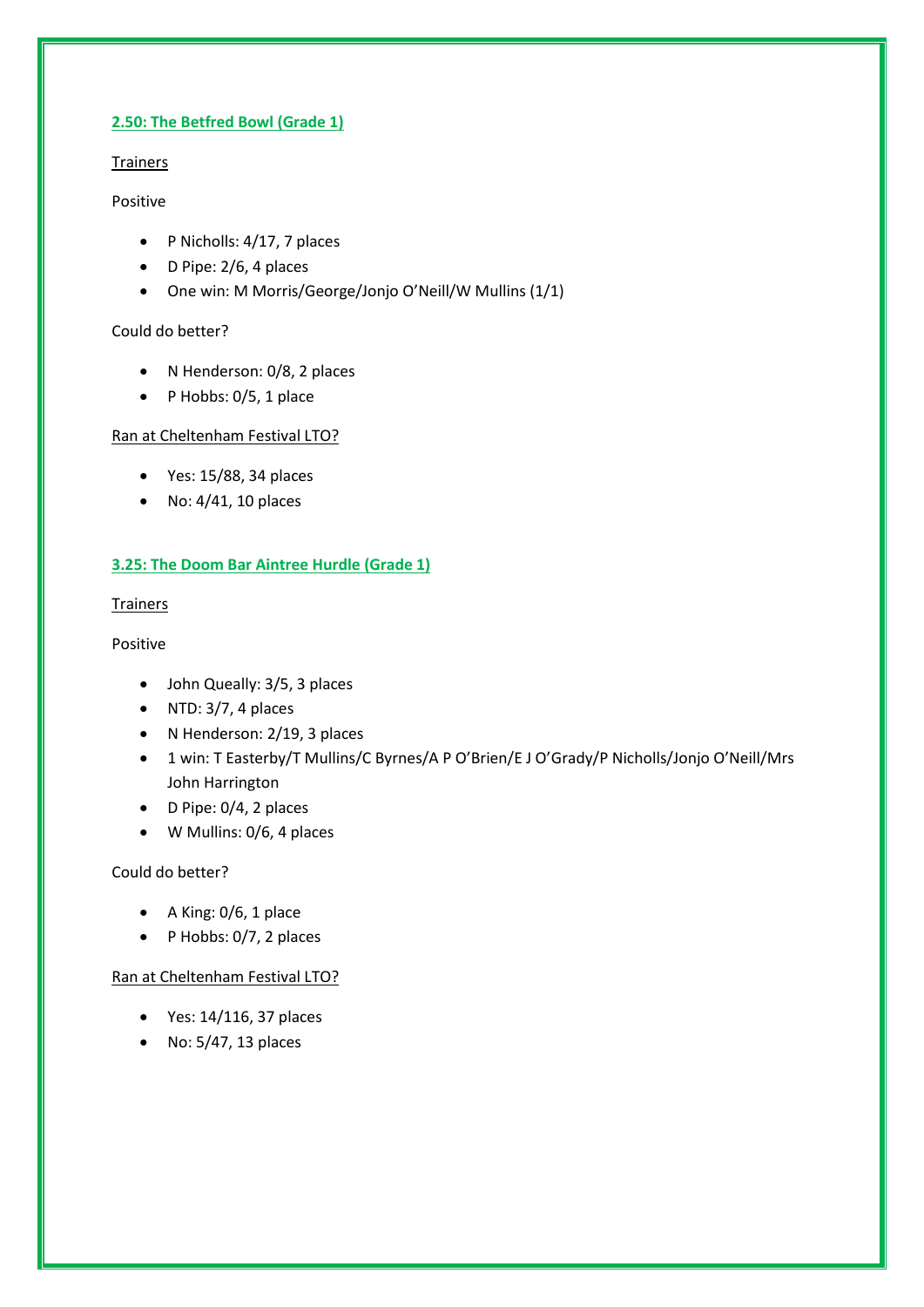### **4.05: The Crabbie's Foxhunters' Chase (Grade 2)**

# Trainers

# Positive

- $\bullet$  E Bolger: 2/6, 4 places
- R Waley-Cohen: 2/5, 4 places
- 1 win: NTD/R Barber/Manners/Dr Newland/Mahon/N Henderson/P Hobbs/S W Coltherd/BR Hamilton/Mrs A Hamilton/C Bailey/Jones/Ford/D McCain/P Nicholls

# Could do better?

- W Mullins: 0/6, 1 place
- Mrs D Grissell: 0/8, 0 places
- S Flook: 0/8, 0 places

# Ran at Cheltenham Festival LTO?

- $\bullet$  Yes: 6/50, 10 places
- No: 13/413, 46 places

# **4.40: The Red Rum Handicap Chase (Grade 3)**

Previously covered.

# **5.15: The Goffs Nickel Coin Mares' Standard Open (Grade 2)**

# Trainers

Positive

- P Bowen: 2/5, 3 places
- $\bullet$  A King: 2/19, 7 places
- SR B Crawford: 1/3, 1 place
- N Henderson: 1/12, 2 places
- Other one win: Kiely/Case/Swinbank/Honeyball/Down

# Could do better?

- O Sherwood: 0/5, 0 places
- Nicholls: 0/3, 0 places
- $\bullet$  B Powell: 0/5, 0 places
- W Mullins: 0/8, 3 places
- D McCain: 0/6, 0 places
- J W Mullins: 0/6, 0 places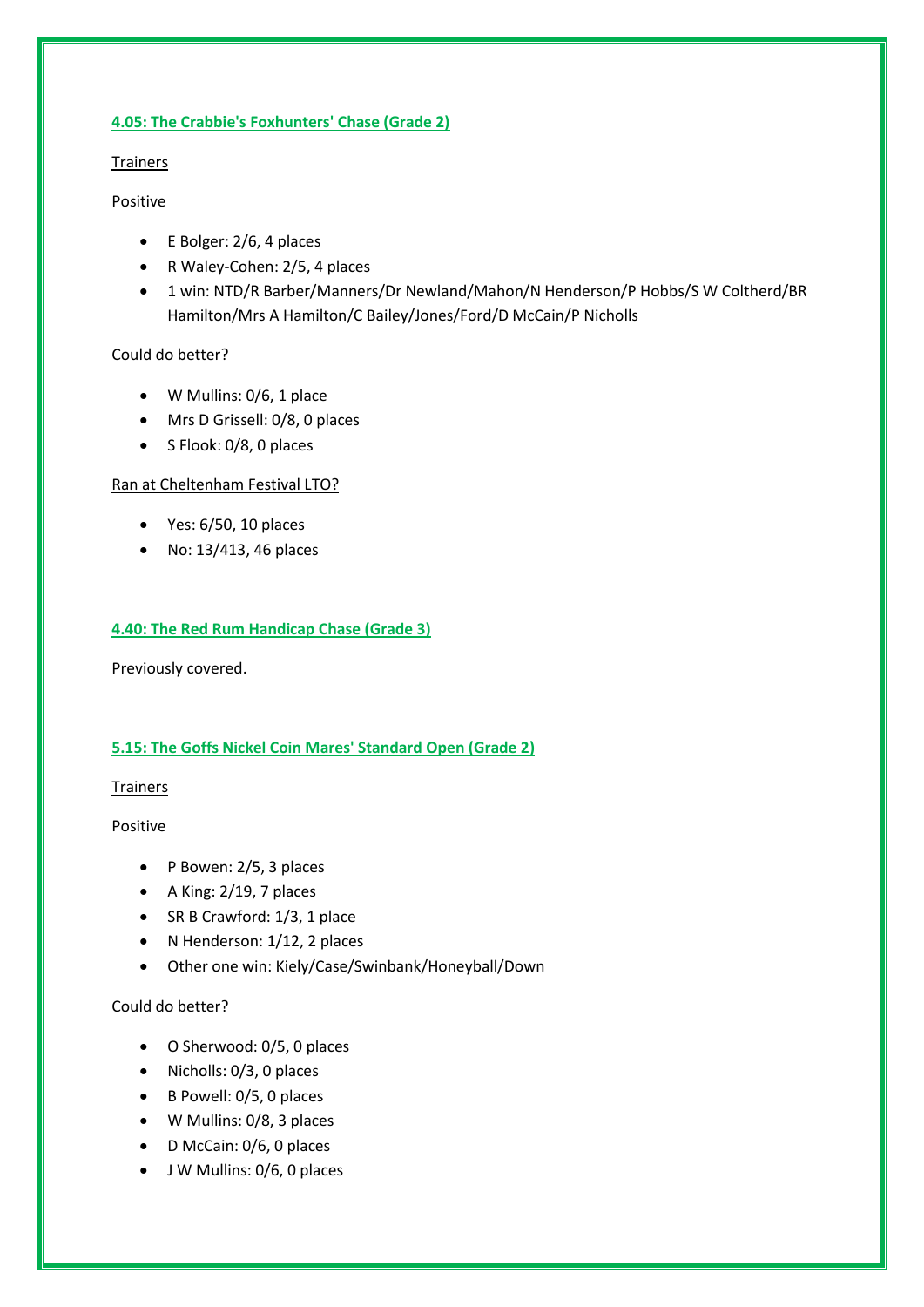#### Ran at Cheltenham Festival LTO?

- $\bullet$  Yes: 0/3, 1 place
- No: 11/205, 32 places

\*\*\*

#### **FRIDAY APRIL 8 (Ladies Day)**

**1.40: The Alder Hey Handicap Hurdle (Grade 3)**

Previously covered

### **2.15: The Top Novices' Hurdle (Grade 1)**

#### Trainers

#### Positive

- N Henderson: 4/21, 8 places
- $\bullet$  P Hobbs: 3/7, 4 places
- 1 win: Gifford/Jefferson/Daly/C Roche/P Nicholls (1/12,5 p)/ V Williams/Gollings

#### Could do better?

- G Moore: 0/7, 2 places
- A King: 0/6, 0 places

#### Ran at Cheltenham Festival LTO?

- $\bullet$  Yes: 9/51, 25 places
- No: 10/152, 29 places

#### **2.50: The Betfred Midway Novices' Chase (Grade 1)**

#### Trainers

Positive

- P Nicholls: 4/21, 9 places
- N Henderson: 2/15, 3 places
- 1 win: Jonjo O'Neill/C Roche/D Pipe/Morris/Hobbs/C A Murphy/Mrs S J Smith/T Easterby
- $\bullet$  NTD: 0/4, 2 places

Could do better?

• None of note

- Yes: 12/85, 31 places
- No: 7/77, 20 places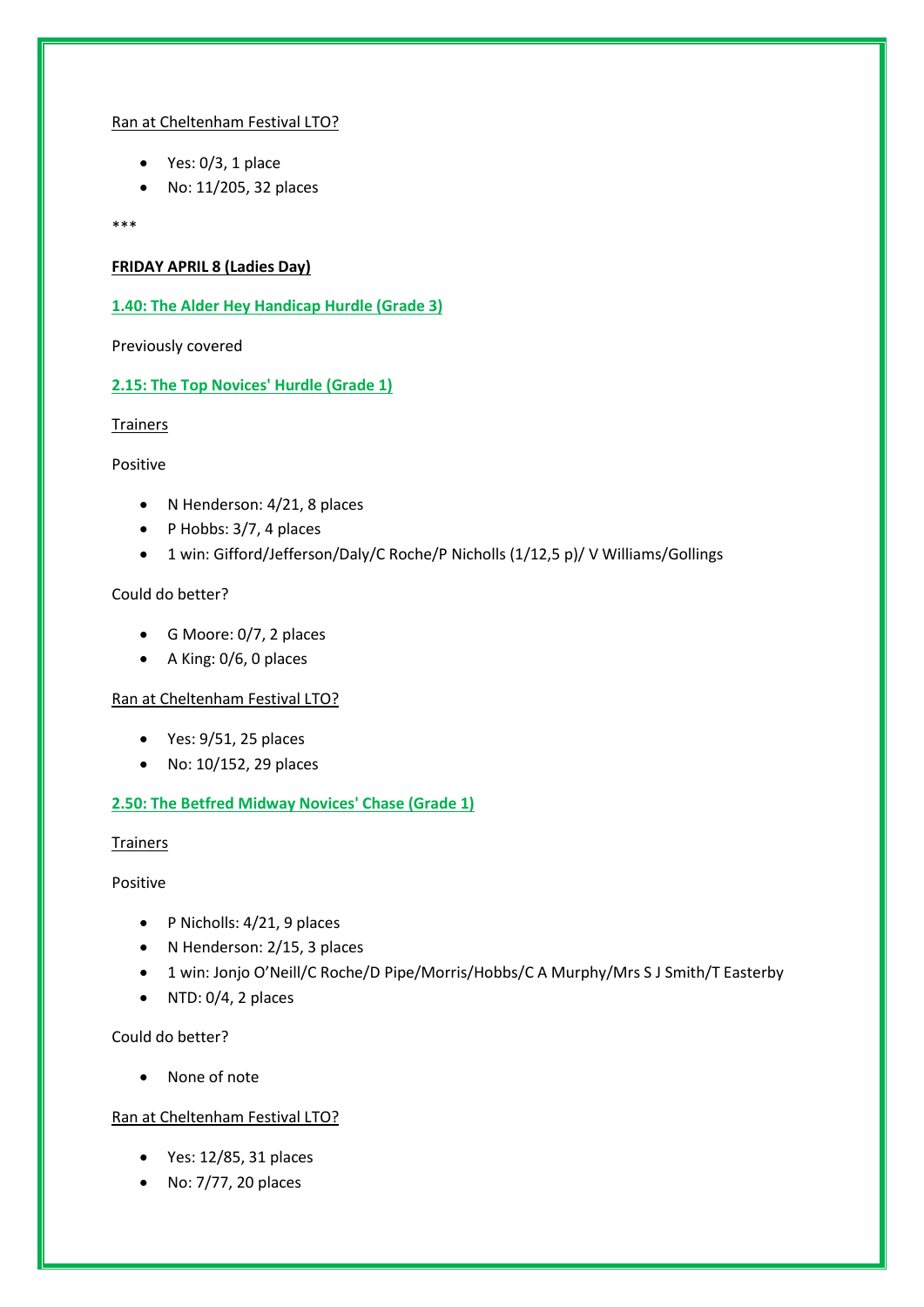### **3.25: The JLT Melling Chase (Grade 1)**

# Trainers

## Positive

- Nicholls: 2/20, 7 places
- N Henderson: 2/15,3 places
- $\bullet$  A King: 2/4, 2 places
- Mrs J Harrington: 2/2, 2 places
- 1 win each:N Richards/G Elliot/W Mullins/Jonjo O'Neill

## Could do better?

• None of note

Ran at Cheltenham Festival LTO?

- Yes: 16/99,34 places
- $\bullet$  No: 3/41, 11 places

# **4.05: The Crabbie's Topham Chase (Grade 3)**

Previously covered.

# **4.40: The Doom Bar Sefton Novices' Hurdle (Grade 1)**

#### Positive

- $\bullet$  NTD: 2/16, 4 places
- $\bullet$  A King: 2/13, 2 places
- Jonjo O'Neill: 2/7, 3 places
- 1 win each: T Mullins/Tizzard/T Easterby/I Williams/J Moffatt/N Henderson/Rebecca Curtis

# Could do better?

- P Nicholls: 0/14, 3 places
- Mrs S J Smith: 0/6, 1 place
- V Williams: 0/5, 0 places
- $\bullet$  P Hobbs: 0/11, 5 places

- Yes: 9/92, 28 places
- No: 10/173, 29 places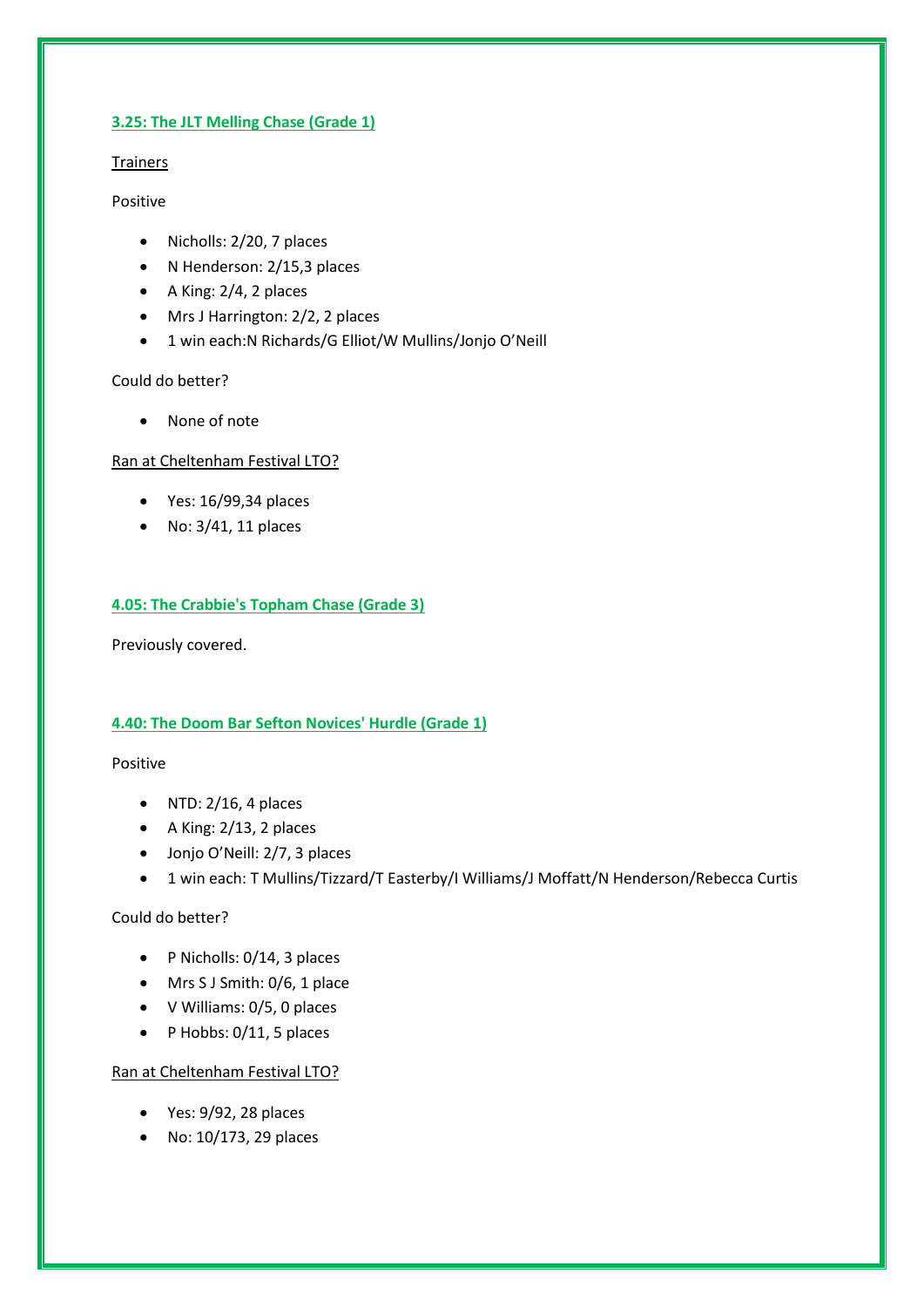## **5.15: Aintree Champion Standard Open National Hunt Flat Race (Grade 2)**

Positive

- $\bullet$  NTD: 4/10, 4 places
- 1 win each: Swinbank/O'Grady/E Lavelle/A King/G Elliot/K Walton/G Moore/Jonjo O'Neill/Ben Pauling

## Could do better?

- D McCain: 0/8, 0 places
- P Nicholls: 0/11, 2 places
- V Williams: 0/6, 2 places
- N Henderson: 0/18, 1 place
- O Sherwood: 0/5, 0 places

## Ran at Cheltenham Festival LTO?

- $\bullet$  Yes: 5/33, 13 places
- No: 13/296, 41 places

## **SATURDAY APRIL 9 (Grand National Day)**

### **1.45: The Aintree Handicap Hurdle (Grade 3)**

Previously covered

# **2.25: The EZ Trader Mersey Novices' Hurdle (Grade 1)**

Positive

- P Nicholls: 4/10, 6 places
- N Henderson: 2/13, 4 places
- 1 win each: N Richards/D McCain/E Lavelle/G Moore/R Easterby/A P O'Brien/W Mullins/V Williams/

Could do better?

- $\bullet$  NTD: 0/7, 1 place
- A King: 0/10, 4 places
- Hobbs: 0/8, 2 places

- Yes: 13/78, 34 places
- No: 6/113, 20 places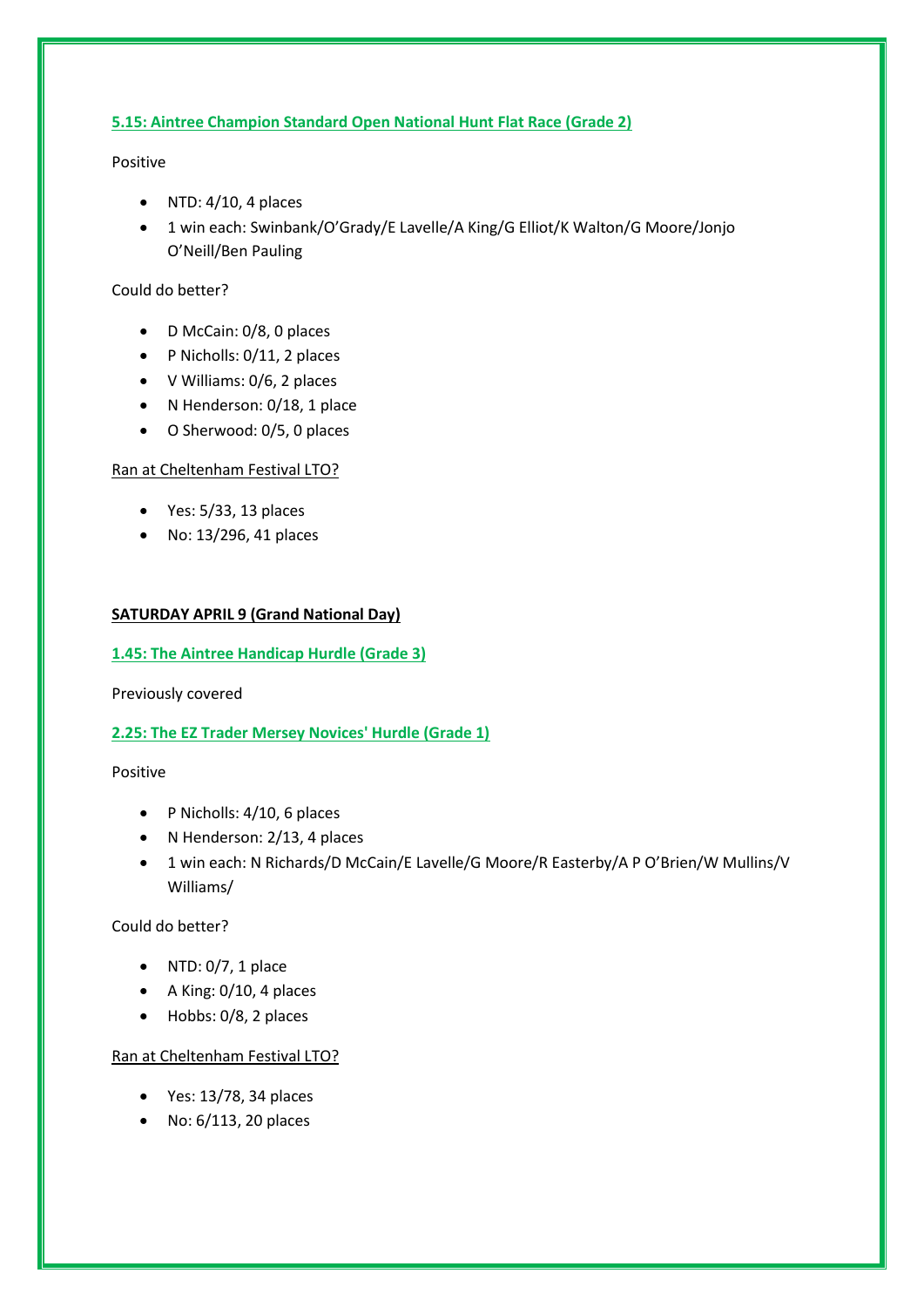### **3.00: The Doom Bar Maghull Novices' Chase (Grade 1)**

#### Positive

- P Nicholls: 5/21, 11 places
- Henry De Bromhead: 2/3, 2 places
- N Henderson: 2/9, 2 places
- 1 win each: A King/Bishop/O Sherwood
- N Richards: 0/4, 2 places

#### Could do better?

 $\bullet$  P Hobbs: 0/5, 2 places

#### Ran at Cheltenham Festival LTO?

- Yes: 14/60, 27 places
- No: 5/68, 13 places

## **3.40: The Liverpool Stayers' Hurdle (Grade 1)**

#### Positive

- P Nicholls: 4/12, 4 places
- N Henderson: 2/10, 2 places
- $\bullet$  A King: 2/10, 4 places
- $\bullet$  H Daly: 2/5, 3 places
- 1 win: N Richards/Jonjo O'Neill/C Byrnes

#### Could do better?

- $\bullet$  D Pipe: 0/7, 2 places
- $\bullet$  NTD: 0/9, 1 place

#### Ran at Cheltenham Festival LTO?

- Yes: 16/101, 35 places
- No: 3/59, 14 places

# **4.20: The Betfred Handicap Chase (Listed)**

Previously covered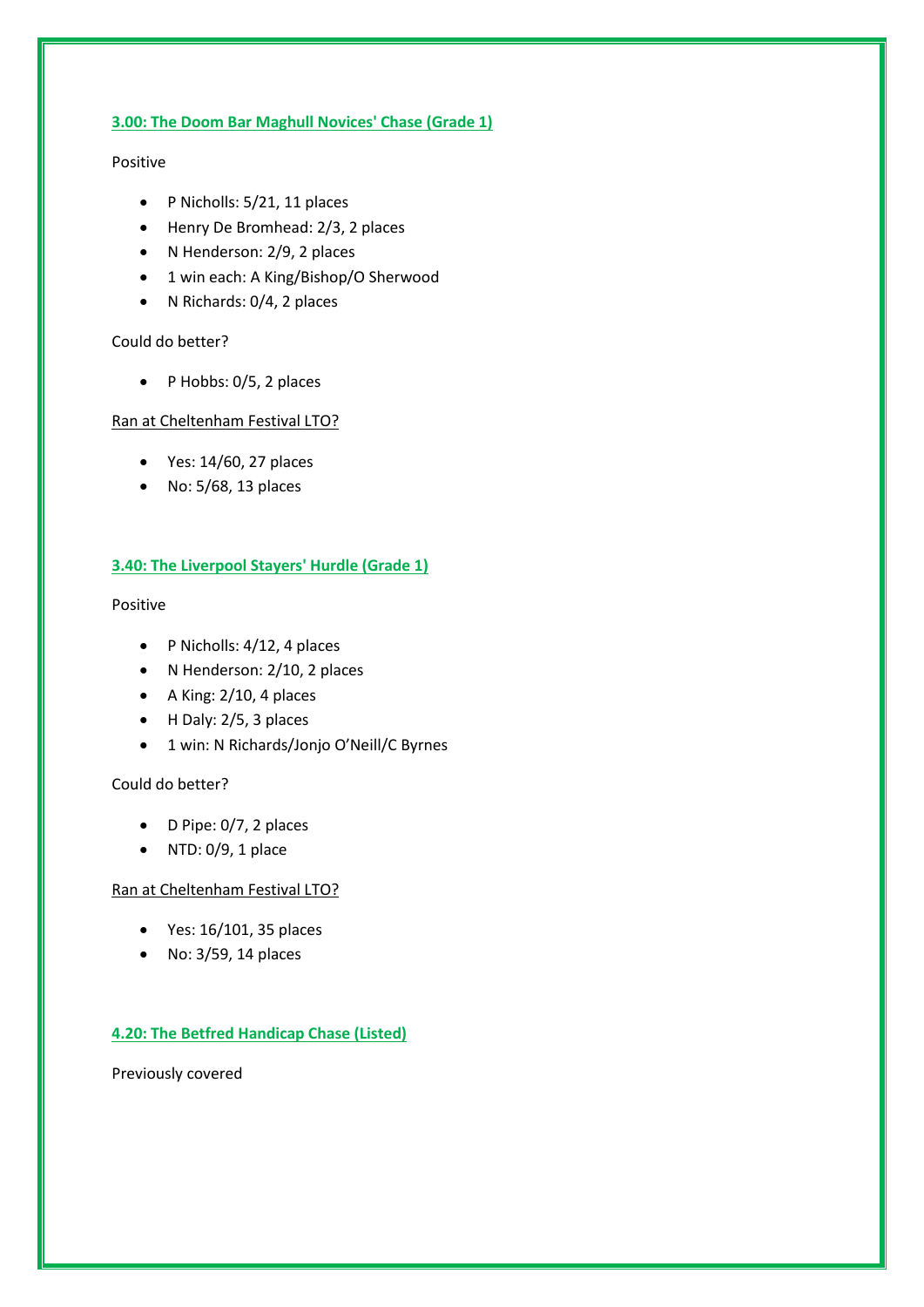#### **5.15: The Crabbie's Grand National (Grade 3)**

Previously covered on blog.

#### **6.10: The Pinsent Masons Handicap Hurdle (Class 2)**

Positive

1 win: Russell/Walford/E Williams/P Nolan/JJ Quinn/N Gifford/N Henderson

Could do better?

- Hobbs: 0/8, 1 place
- $\bullet$  Pipe: 0/6, 2 places
- Nicholls: 0/6, 1 place

#### Ran at Cheltenham Festival LTO?

- $\bullet$  Yes: 4/35, 8 places
- No: 3/114, 20 places

**\*\*\***

#### **TRAINER STATS/ANGLES**

Firstly let's just list all those trainers with 3 or more winners at the last 5 Festivals…

- N Henderson: 21/134, 36 places… -0.5 SP
- P Nicholls: 13/132, 32 places… -41 SP
- $\bullet$  A King: 6/52, 19 places... +6 SP
- G Elliot: 5/28, 8 places…+20 SP
- $\bullet$  P Hobbs: 4/49, 11 places...-23 SP
- NTD: 4/45, 10 places…-15 SP
- D Pipe: 3/63, 13 places… -33 SP
- M Jefferson: 3/14, 4 places…+25 SP
- D McCain: 3/64, 10 places… -33 SP
- $\bullet$  P Bowen: 3/26, 7 places... + 10 SP

\*\*\*

Let's try and dig a bit deeper into some of those…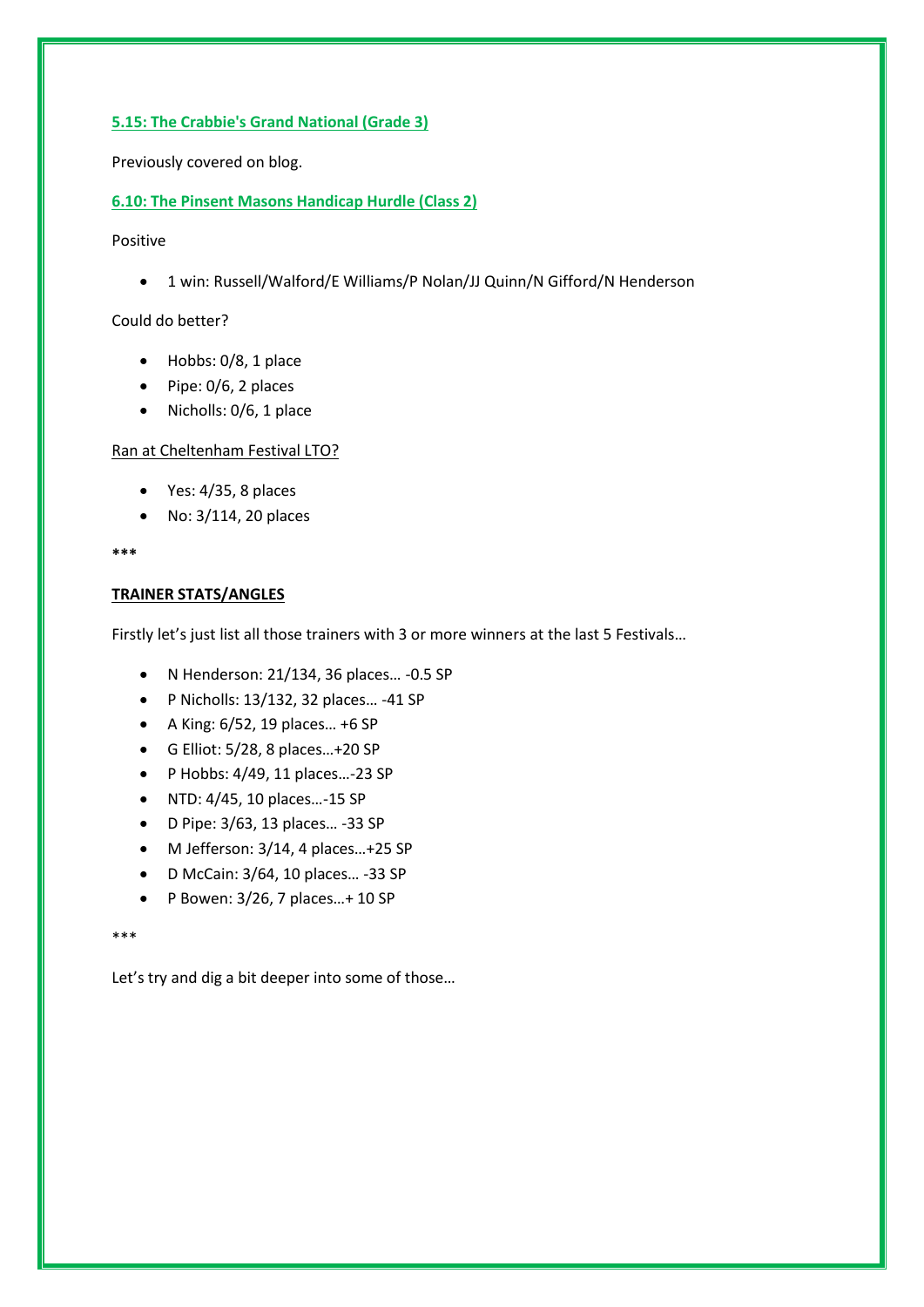#### **NICKY HENDERSON**

#### **MICRO 1**

- NON handicaps
- Aged 5 or older
- Ran in C1 race LTO
- 6/1 or shorter SP

|            | <b>Bets</b> | Wins | Win%  | P/L(SP) | Places         | Place% | ROI(SP)  | P/L(BF) | P/L(Plc) | A/E  |
|------------|-------------|------|-------|---------|----------------|--------|----------|---------|----------|------|
| <b>ALL</b> | 32          | 15   | 46.88 | 17.51   | 20             | 62.5   | 54.72    | 19.9    | 3.96     | 1.49 |
| 2015       | 5           |      | 20    |         | $\overline{2}$ | 40     | 20       | 2.27    | $-0.98$  | 0.91 |
| 2014       | 5           | 3    | 60    | 9.5     | 4              | 80     | 190      | 9.79    | 3.65     | 2.27 |
| 2013       |             | 3    | 42.86 | $-2.11$ | 4              | 57.14  | $-30.14$ | $-1.93$ | 0.28     | 1.12 |
| 2012       | 8           | 5    | 62.5  | 3.21    | 6              | 75     | 40.13    | 3.41    | 0.74     | 1.57 |
| 2011       |             | 3    | 42.86 | 5.91    | 4              | 57.14  | 84.43    | 6.36    | 0.28     | 1.64 |

Henderson is fairly consistent with this type. All of his non-handicappers going off over 6/1 are 0/32, 2 places in last 5 seasons here. He is 0/5, 0 places with 4yos. Those that did not run in a C1 race last time out are 0/5, 1 place. Within this set above it may be best to focus on his hurdles which are…10/18, 12 places…+22 SP…opposed to his chasers… 5/14,8 places…-4.5 SP. I find it surprising that his chasers seemed to be better backed. You would have won +11 points more taking 'opening prices' (first show 10 mins before race or so). Something to go on there.

## **MICRO 2**

- Handicaps
- 1-2 Handicap Wins only in THIS National Hunt Race Type (ie in a handicap hurdle only 1-2 handicap hurdle wins)
- Aged 5-8
- NOT Irish Bred
- 28/1 or shorter SP

|      | <b>Bets</b> | Wins | Win%  | P/L(SP) | Places | Place% | ROI(SP) | P/L(BF) | P/L(Plc) | A/E  |
|------|-------------|------|-------|---------|--------|--------|---------|---------|----------|------|
| ALL  | 12          | 5    | 41.67 | 61      | 6      | 50     | 508.33  | 96.47   | 16.7     | 5.38 |
| 2015 | 3           | 2    | 66.67 | 16      | 2      | 66.67  | 533.33  | 19.32   | 3.55     | 7.41 |
| 2014 | 3           |      | 33.33 | 7       | 2      | 66.67  | 233.33  | 7.03    | 4.04     | 3.57 |
| 2013 | 3           |      | 33.33 | 12      |        | 33.33  | 400     | 13.4    | 4.08     | 5.88 |
| 2012 | 3           |      | 33.33 | 26      |        | 33.33  | 866.67  | 56.72   | 5.03     | 4.76 |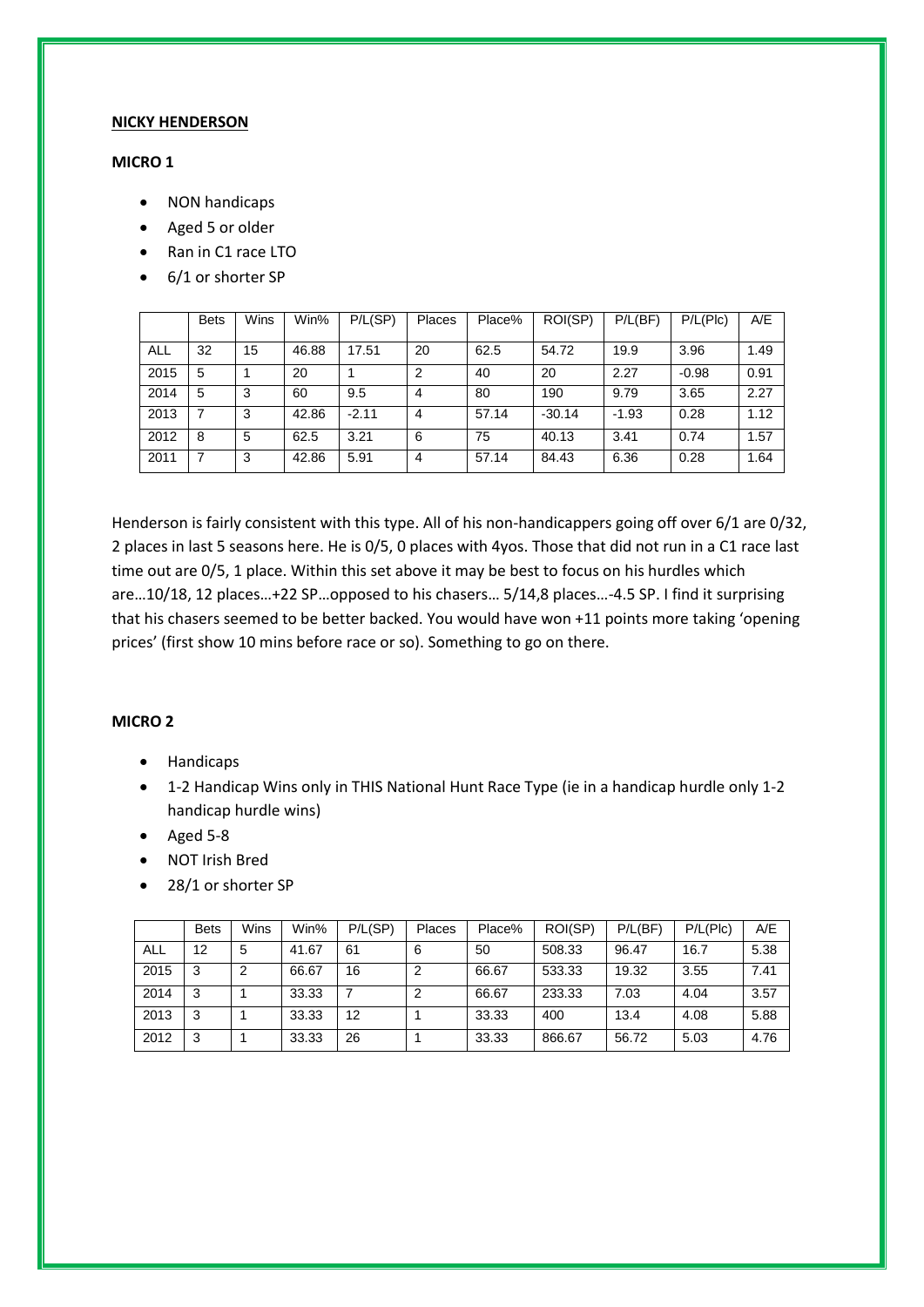Quite a niche angle I suppose but it appears to home in on those handicappers we should focus on. Indeed both these angles find 20 of his 21 winners from last 5 festivals. Where to start…those over 28/1 are 0/5, 0 places. With those 28/1 or shorter…Those with 0 handicap wins in NH race type are 1/17, 4 places.. – 6 points – hard to pick out. Those with 3 or more are 0/7, 1 place. Irish Breds is interesting in that those are currently 0/6, 1 place – I wouldn't automatically dismiss those but the GB and FR breds have been best to date – may have something to do with the track, unsure. Those aged 9+ are 0/7, 1 place. Those going off 14/1 or shorter are… 4/8, 6 places. Those aged 5/6 are 4/12, 6 places.

We shall see if he can nab a winner this year! A good EW micro system.

\*\*\*

#### **ALAN KING**

- NOT Irish Bred
- Distance Move from last run: Down 0.5f, Same, Up 0.5f

|      | <b>Bets</b> | <b>Wins</b> | Win%  | P/L(SP) | Places | Place% | ROI(SP) | P/L(BF) | P/L(Plc) | A/E  |
|------|-------------|-------------|-------|---------|--------|--------|---------|---------|----------|------|
| ALL  | 17          | 5           | 29.41 | 36.5    | 11     | 64.71  | 214.71  | 40.71   | 17.27    | 2.13 |
| 2015 |             | 0           | 0     | -1      | 0      | 0      | $-100$  | -1      | -1       |      |
| 2014 | 3           | 2           | 66.67 | 26.75   | 3      | 100    | 891.67  | 29.05   | 9.66     | 4.55 |
| 2013 | 4           |             | 25    | 7       | 3      | 75     | 175     | 7.04    | 6.98     | 2.63 |
| 2012 | 5           | 2           | 40    | 7.75    | 3      | 60     | 155     | 9.62    | 1.52     | 2.15 |
| 2011 | 4           | 0           | 0     | -4      | 2      | 50     | $-100$  | -4      | 0.11     |      |

A decent, simple EW angle for Alan King's runners. His record with all Irish Bred runners is 0/21, 4 places at the last 5 festivals. Those that are running around the same distance as LTO do best, albeit all those dropping in trip are worthy of a second glance. He has had winners at all odds, including a big priced winner/places. Those under 10/1 show profits of 16 points. Those running at the same class or up one class from LTO are 5/11, 8 places from those above – which is pretty decent!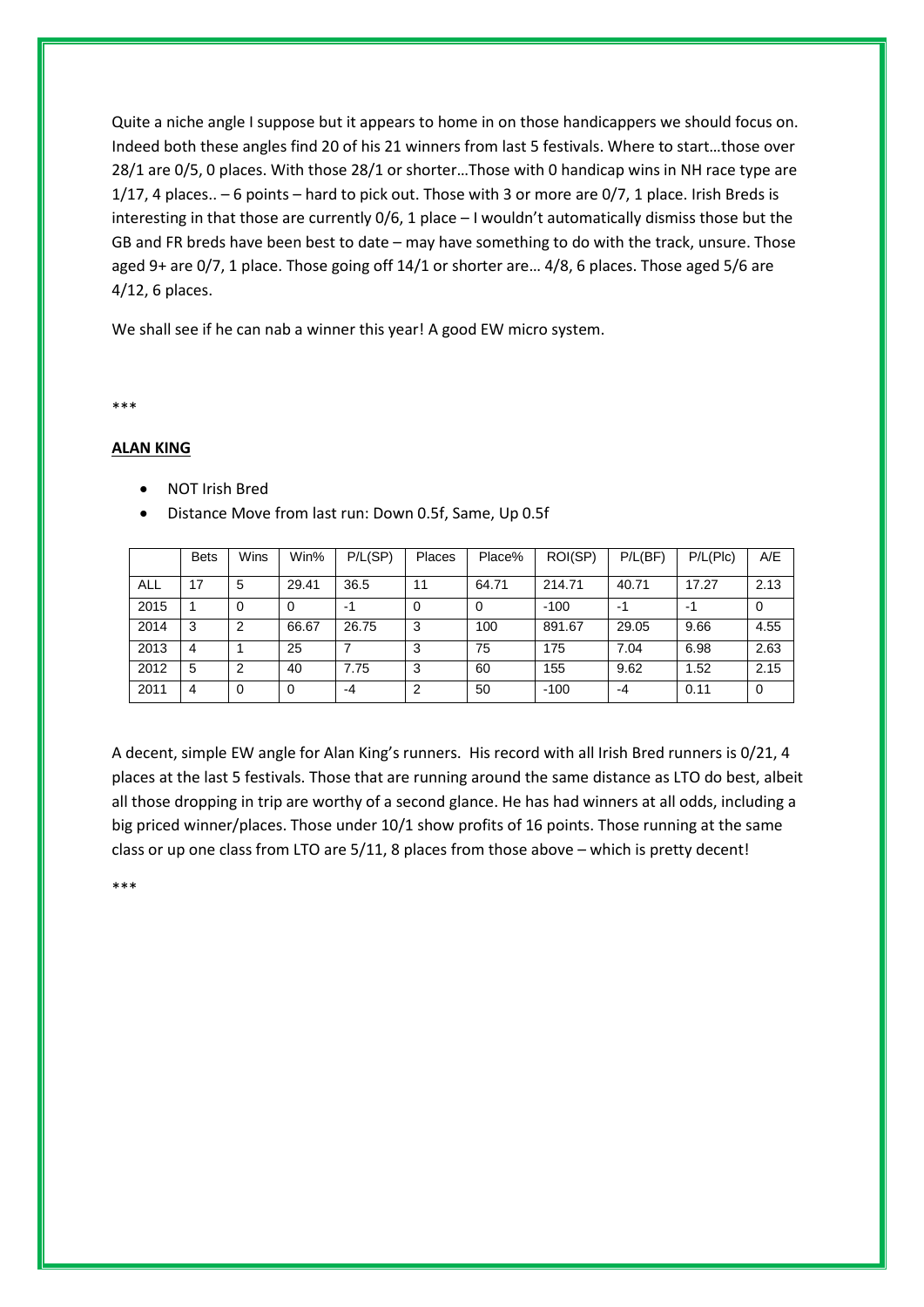#### **GORDON ELLIOT**

- 26 days or more since last run
- NOT Handicap Chase

|            | <b>Bets</b> | Wins | Win% | P/L(SP) | Places | Place% | ROI(SP) | P/L(BF) | P/L(Plc) | A/E   |
|------------|-------------|------|------|---------|--------|--------|---------|---------|----------|-------|
| <b>ALL</b> | 10          | 5    | 50   | 38      | 6      | 60     | 380     | 55.16   | 12.18    | 4.39  |
| 2015       | 6           | 3    | 50   | 12      | 4      | 66.67  | 200     | 15.09   | 4.71     | 3.3   |
| 2014       | 2           | 0    | 0    | -2      | 0      |        | $-100$  | -2      | -2       | 0     |
| 2011       | 2           | 2    | 100  | 28      | 2      | 100    | 1400    | 42.08   | 9.47     | 14.29 |

Elliot is currently 0/7, 0 places in handicap chases here. Those stats will improve at some point of course. Those returning within 25 days, (outside of Hncp chases) are 0/8, 2 places. All winners so far have been 16/1 or shorter, which would take those stats to 5/8, 6 places. A repeat of either 2015 or 2011 would be welcome! Cheltenham is closer to Aintree this year and it will be interesting what impact that has.

\*\*\*

#### **PHILLIP HOBBS**

- $\bullet$  Aged 7-10
- Runs last 90 days: NOT 0
- $\bullet$  12/1 or shorter

|            | <b>Bets</b> | Wins     | Win%  | P/L(SP)  | Places   | Place% | ROI(SP) | P/L(BF) | P/L(Plc) | A/E  |
|------------|-------------|----------|-------|----------|----------|--------|---------|---------|----------|------|
| <b>ALL</b> | 12          | 4        | 33.33 | 13.75    | 6        | 50     | 114.58  | 17.04   | 3.78     | 2.33 |
| 2015       | 2           |          | 50    | 3.5      |          | 50     | 175     | 4.13    | 0.1      | 3.45 |
| 2014       | 3           |          | 33.33 | 10       | 2        | 66.67  | 333.33  | 12.32   | 4        | 3.7  |
| 2013       |             | $\Omega$ | 0     | -1       | $\Omega$ | 0      | $-100$  | -1      | -1       |      |
| 2012       | 4           |          | 25    | $\Omega$ | 2        | 50     | 0       | 0.13    | 0.74     | 1.61 |
| 2011       | 2           |          | 50    | 1.25     |          | 50     | 62.5    | 1.47    | $-0.06$  | 2.17 |

This angle covers all of Hobbs' winners here in recent seasons. Those priced over 12/1 are 0/24, 3 places, so the market would appear to be a good sign. Those aged 6 or younger are 0/6, 1 place. 11ys are 0/2, 0 places. One winner would be nice from this angle!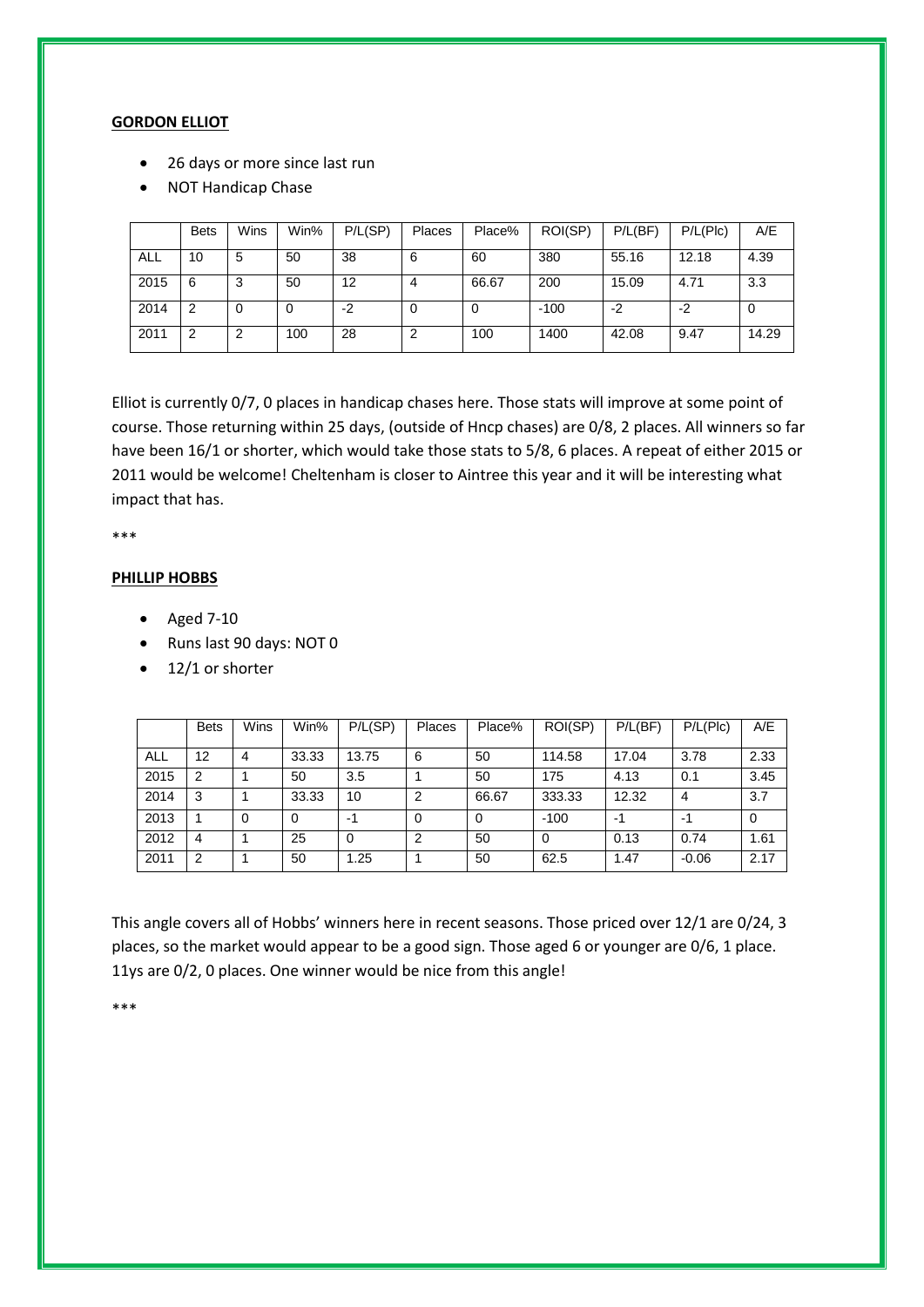#### **NIGEL TWISTON-DAVIES**

- Non Handicaps
- 14/1 or shorter

|            | <b>Bets</b> | Wins | Win%     | P/L(SP) | Places | Place% | ROI(SP) | P/L(BF) | P/L(Plc) | A/E  |
|------------|-------------|------|----------|---------|--------|--------|---------|---------|----------|------|
| <b>ALL</b> | 12          | 4    | 33.33    | 17.44   |        | 58.33  | 145.33  | 21.17   | 9.56     | 1.81 |
| 2015       | 2           | 0    | 0        | $-2$    |        | 50     | $-100$  | $-2$    | 0.53     | 0    |
| 2014       | 3           | 2    | 66.67    | 13.44   | 3      | 100    | 448     | 13.71   | 7.23     | 2.38 |
| 2013       | 4           | 0    | $\Omega$ | -4      |        | 25     | $-100$  | -4      | $-0.6$   | 0    |
| 2012       |             |      | 100      | 8       |        | 100    | 800     | 11      | 2.19     | 9.09 |
| 2011       | 2           |      | 50       | 2       |        | 50     | 100     | 2.47    | 0.22     | 3.03 |

NTDs horse going off over 14/1 here are 0/21, 1 place. Of those 14/1 or shorter, in handicaps NTD is 0/12, 2 places. This angle is a good 'way in'. Over 3m or further he is 0/3, 0 places. In Novice Hurdles 0/3, 1 place.

\*\*\*

There is no easy 'way in' for **Paul Nicholls'** (albeit there is one below) runners from the filters etc that I like to use. It may be best with his runners to focus on those races where he has a decent record.

\*\*\*

#### **CHELTENHAM FESTIVAL LAST TIME OUT ANGLES**

#### **NON HANDICAPS**

These are just some pointers…

- Those running in Non-Handicaps that finished Top 8 LTO, and go off 22/1 or shorter, are:
	- o 180 bets / 45 wins / 50 places / 25% wsr / +26 SP / +58 BFSP/ AE 1.16
- Using this above criteria, some trainers of interest…
	- o N Henderson: 14/35, 18 places…+8 SP
	- o P Nicholls: 10/31, 16 places…+18 SP
	- o Other winners include: King (3/13) / Elliot, Hobbs,NTD,W Mullins (all 2 wins apiece)
- **Those running over 17f to 21.5f…**
	- o 86 bets / 25 wins / 45 places / 30% wsr/+56 SP / +83 BFSP / AE 1.45